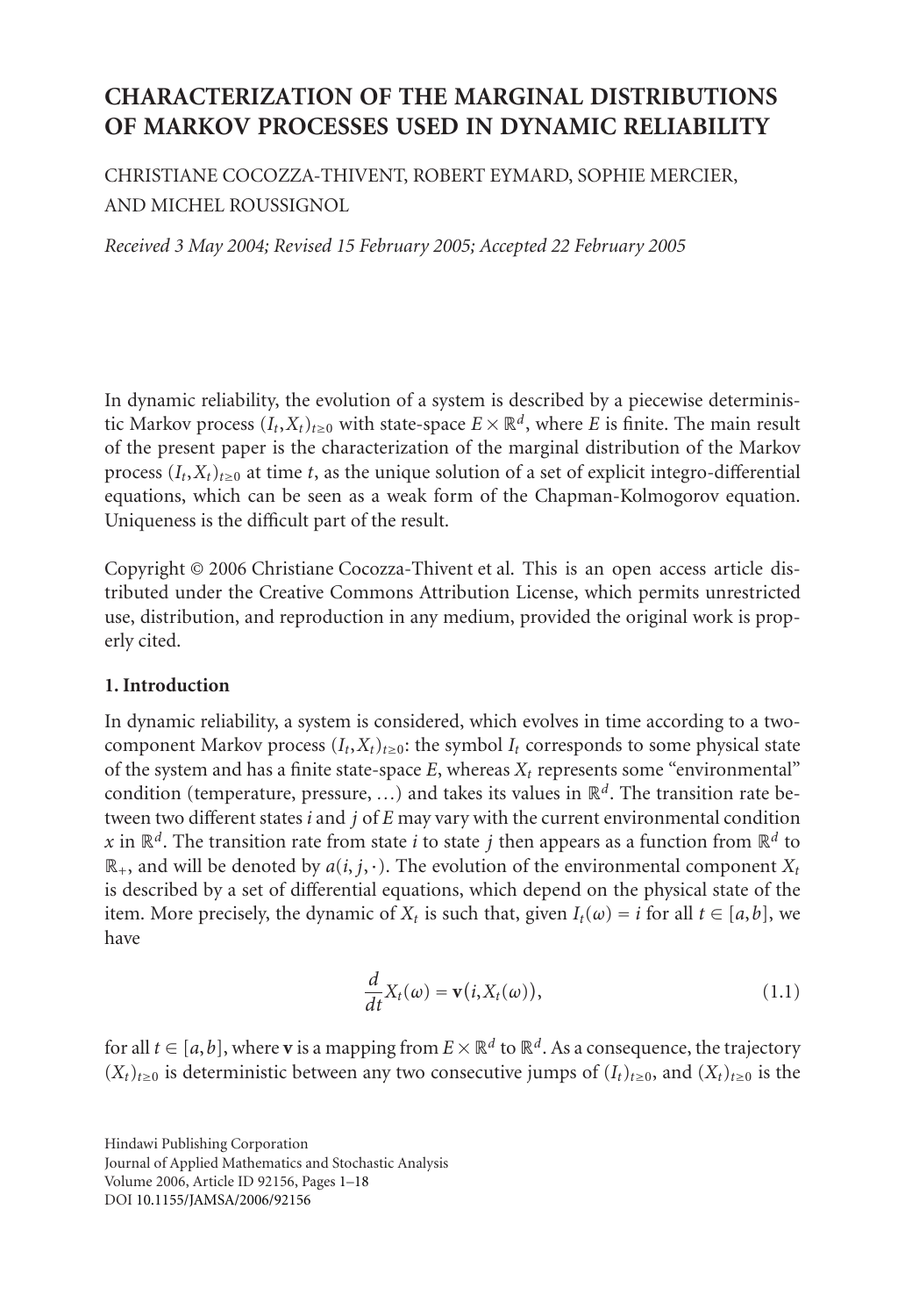solution of the ordinary differential equation  $dy/dt = v(i, y)$ . Such processes are called *piecewise deterministic Markov processes*, see Davis [7, 8].

In dynamic reliability, the process  $(X_t)_{t\geq0}$  is usually assumed to be continuous so that no jump is allowed for the environmental component (see [12], e.g., and other papers by P. E. Labeau). In the present paper, this assumption of [con](#page-17-0)tinuity is relaxed and the process  $(X_t)_{t\geq0}$  may jump simultaneously with the process  $(I_t)_{t\geq0}$ . More precisely, when the process  $I_t$  jumps from state *i* to state *j*, we assume that the process  $(X_t)$  belongs to  $(y, y + dy)$  with probability  $\mu(i, j, x)(dy)$  at the jump time, given that  $X_t = x$  just before t[he](#page-16-1) jump (where  $(i, j, x) \in E^2 \times \mathbb{R}^d$ ). In the case  $\mu(i, j, x)(dy) = \delta_x(dy)$  (for all *i*, *j*, *x*), the process  $(X_t)_{t\geq0}$  is continuous and our model meets the usual one. Our model however includes a lot of other inter[est](#page-16-2)ing cases such as interacting semi-Markov processes or non-homogenous Markov processes.

The marginal distribution of the process  $(I_t, X_t)_{t\geq0}$  at time *t* usually is a complicated characteristic which is not analytically reachable (see, e.g., [12]). The aim of the present paper is to characterize such a marginal distribution as the *unique* measure solution of a set of explicit integro-differential equations. Such equations can actually [be](#page-17-1) [s](#page-17-2)e[en](#page-17-3) as a weak form of the Chapman-[Ko](#page-16-3)lmogorov (CK) equations associated to the Marko[v pr](#page-17-4)ocess  $(I_t, X_t)_{t \geq 0}$ . In a second paper (see [3]), we use such a characterization to propose a numerical algorithm, which is shown to converge weakly towards the rig[ht margin](#page-1-0)al distri[bution in a](#page-3-0) third paper [4].

Piecewise deterministic Markov processes (PDMP) have already been studied by Davis [8] (other references therein). However, the main part of the present work, namely, existen[ce and uni](#page-6-0)queness of solutions to the CK equation is not treated by Davis, who is mainly interested in functionals of the process which do not englobe marginal distribu[tions. PD](#page-3-0)MP have also been studied by Costa, Dufour, and Raymundo in [5, 6, 9] and by Borovkov and Novikov in [2], with different objectives from ours. A chapter in [13] is also devoted to PDMP.

The paper is organized as follows: notations and assumptions are given in Section 2.

<span id="page-1-0"></span>In Section 3, the process  $(I_t, X_t)_{t \geq 0}$  is constructed, using the Markov renewal theory. We derive that  $(I_t, X_t)_{t \geq 0}$  is a Markov process and give an explicit expression for its transition probabilities and for its full generator on regular functions.

In Section 4, we first give some weak form for the CK equations with regular test functions. The existence of a solution to such equations is ensured by the construction of Section 3. Then we show the uniqueness of the solution by extending the set of test functions to more general set of functions. This is the main part of the paper.

Concluding remarks are given in Section 5.

#### **2. Notations-assumptions**

We use the following notations.

- (1) Symbol *E* stands for the finite state-space of the studied item.
- (2) For  $d \in \mathbb{N}^*$ , symbols  $\mathcal{P}(\mathbb{R}^d)$  and  $\mathcal{P}(E \times \mathbb{R}^d)$ , respectively, represent the set of probability measures on  $\mathbb{R}^d$  and  $E \times \mathbb{R}^d$ .
- (3) Symbols  $C_b(F, \mathbb{R})$  and  $C^1(F, \mathbb{R})$ , respectively, stand for the set of bounded continuous functions and the set of continuously differentiable functions from a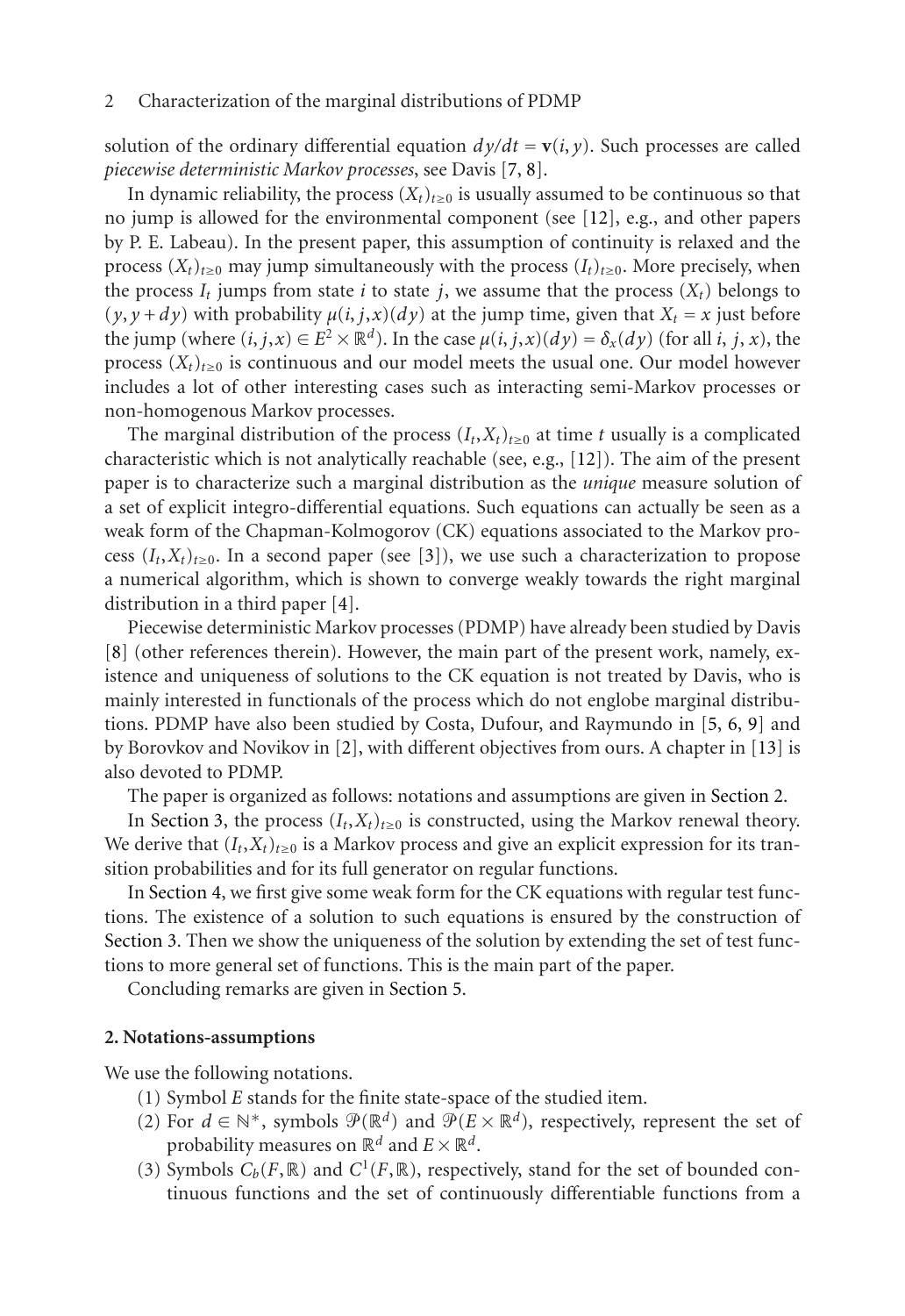Banach space *F* to  $\mathbb{R}$  (or  $\mathbb{R}_+$ ). In the following, we use  $F = \mathbb{R}^d$ ,  $F = \mathbb{R}^d \times \mathbb{R}$ ,  $F = \mathbb{R}^d \times [0, T]$ ,  $C_b^1(F, \mathbb{R}) = C_b(F, \mathbb{R}) \cap C^1(F, \mathbb{R})$ . Symbol  $C_c^1(F, \mathbb{R})$  stands for the set of continuously differentiable functions with a compact support.

(4) For any set *F*, symbols  $F^E$  and  $F^{E \times E}$ , respectively, represent the set of functions

$$
f: \begin{cases} E \longrightarrow F, \\ i \longmapsto f(i), \end{cases} \qquad f: \begin{cases} E \times E \longrightarrow F, \\ (i,j) \longmapsto f(i,j). \end{cases} \tag{2.1}
$$

For instance,  $C_b(\mathbb{R}^d,\mathbb{R})^E$  stands for the set of functions  $f : E \to C_b(\mathbb{R}^d,\mathbb{R})$ , namely, such that *f*(*i*) is a bounded continuous function from  $\mathbb{R}^d$  to  $\mathbb{R}$ , for all *i* ∈ *E*. For the sake of simplicity, we write  $f(i, x)$  or  $f(i, j, x)$  instead of  $(f(i))(x)$  or  $(f(i, j))(x)$ , for  $i, j \in E$  and  $x$  in  $\mathbb{R}^d$  or  $\mathbb{R}^d \times \mathbb{R}$ .

With these notations, we adopt the following assumptions, which will be referred to as assumptions (*H*).

- (1) The transition rate *a* is assumed to be such that  $a \in C_b(\mathbb{R}^d, \mathbb{R}_+)^{E \times E}$ , namely, nonnegative, continuous, and bounded by some real number *A >* 0.
- (2) The velocity **v** which appears in (1.1) is assumed to be such that:
	- $(i)$   $\mathbf{v} \in C(\mathbb{R}^d, \mathbb{R}^d)^E$ ,
	- (ii) the function **v**( $i$ , ·) is locally Lipschitz continuous (for all  $i \in E$ ),
	- (iii) the function div $\mathbf{v}(i, \cdot)$  is almost everywhere bounded by some real value  $D > 0$  (for all  $i \in E$ ),
	- (iv) the function **v**(*i*,·) is sublinear (for all  $i \in E$ ): there are some  $V_1 > 0$  and  $V_2 > 0$  such that

$$
\forall i \in E, \ \forall x \in \mathbb{R}^d, \quad \left\| \mathbf{v}(i, x) \right\| \le V_1 \left\| x \right\| + V_2. \tag{2.2}
$$

<span id="page-2-0"></span>(3) The distribution  $\{\mu(i, j, x)\}$  which controls the jumps of  $(X_t)_{t\geq0}$  by jump times of  $(L_t)_{t\geq0}$  is such that, for  $i, j \in E$  and  $\psi \in C_b(\mathbb{R}^d, \mathbb{R})$ , the function  $x \to \int \psi(y) \mu(i, j, j)$  $f(x)(dy), x \in \mathbb{R}^d$ , is continuous (where  $\mu : E \times E \times \mathbb{R}^d \to \mathcal{P}(\mathbb{R}^d)$ ).

These assumptions guarantee the existence and uniqueness of the solution to the differential equations fulfilled by the environmental component. They also provide us with some classical properties for the solution which are summed up in the following lemma.

LEMMA 2.1. *There exists one and only one function*  $g \in C(\mathbb{R}^d \times \mathbb{R}, \mathbb{R}^d)^E$  *of the class*  $C^1$  *with respect to time t such that for any*  $i \in E$ *,* 

$$
\frac{\partial g}{\partial t}(i, x, t) = \mathbf{v}(i, g(i, x, t)), \quad \forall (x, t) \in \mathbb{R}^d \times \mathbb{R},
$$
\n(2.3)

*with an initial condition*

$$
g(i, x, 0) = x, \quad \forall x \in \mathbb{R}^d.
$$
 (2.4)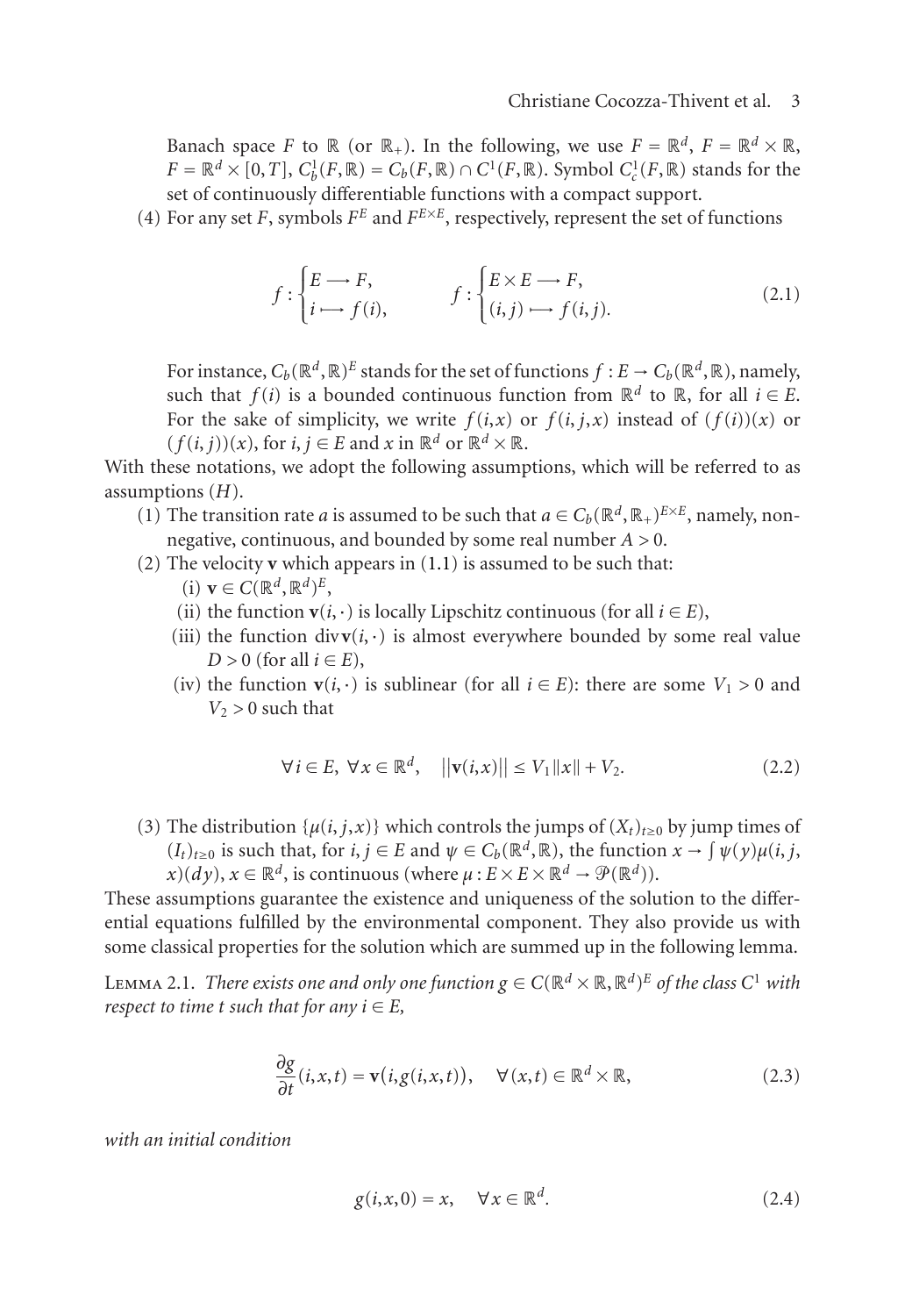<span id="page-3-0"></span>*Moreover, this unique solution g fulfils the following properties.*

- (1) *The function*  $x \mapsto g(i, x, t)$  *is locally Lipschitz continuous with respect to*  $x$  *on*  $\mathbb{R}^d$ *, for all*  $t > 0$  *and*  $i \in E$ *.*
- (2) *For all*  $x \in \mathbb{R}^d$ *,*  $(s, t) \in \mathbb{R} \times \mathbb{R}$ *, and*  $i \in E$ *, one has*

$$
g(i, g(i, x, s), t) = g(i, x, s + t).
$$
 (2.5)

#### **3. Probabilistic construction of the process**

In this section, we first construct the process  $(I_t, X_t)_{t\geq0}$  in a similar way as in Davis [8]. We then derive explicit expressions for the transition probabilities of the process  $(I_t, X_t)_{t\geq0}$ and for its full generator on the class of regular functions.

**3.1. Construction of the process.** In order to construct the process  $(I_t, X_t)_{t\geq0}$  with values in  $E \times \mathbb{R}^d$ , we first define a Markov renewal process  $(T_n, (I_{T_n}, X_{T_n}))_{n \geq 0}$  by its conditional distributions. Let us denote by  $Q(I_{T_n}, X_{T_n}, j, dy, du)$  the conditional distribution of  $(I_{T_{n+1}}, X_{T_{n+1}}, T_{n+1} - T_n)$ , given  $(T_k, (I_{T_k}, X_{T_k}))_{k \le n}$  (or equivalently given  $(I_{T_n}, X_{T_n})$ ). Setting  $\lambda(i, \cdot) = \sum_{j \in E} a(i, j, \cdot)$  for  $i \in E$ , we define *Q* in the following way:

$$
\mathbf{E}\Big[h(X_{T_{n+1}}, T_{n+1} - T_n)\mathbf{1}_{\{I_{T_{n+1}=j}\}} | (T_k, (I_{T_k}, X_{T_k}))_{k \le n}\Big] \n= \int_0^\infty \exp\Big(-\int_0^u \lambda(I_{T_n}, g(I_{T_n}, X_{T_n}, v)) dv\Big) a(I_{T_n}, j, g(I_{T_n}, X_{T_n}, u)) \n\times \Big(\int h(y, u) \mu(I_{T_n}, j, g(I_{T_n}, X_{T_n}, u))(dy)\Big) du \n= \int_0^\infty h(y, u) Q(I_{T_n}, X_{T_n}, j, dy, du).
$$
\n(3.1)

Here, *h* is any positive measurable function on  $\mathbb{R}^d \times \mathbb{R}_+$  and  $j \in E$ .

The process  $(I_t, X_t)_{t \geq 0}$  is now constructed as

if 
$$
T_n \le t < T_{n+1}
$$
, then  $I_t = I_{T_n}$ ,  $X_t = g(I_{T_n}, X_{T_n}, t - T_n)$ . (3.2)

As noted in Section 1, we can see that, given  $(I_{T_n}, X_{T_n})_{n\geq 0}$ , the trajectory of  $(X_t)_{t\geq 0}$  is purely deterministic on  $[T_n, T_{n+1})$  for  $n = 0, 1, 2, \ldots$ , with  $T_0 = 0$ .

**3.2. Transition probabilities.** From the previous construction, we derive an explicit expression for the transition probabilities of  $(I_t, X_t)_{t \geq 0}$ . This is based on calculations of conditional expectations, using several properties of the Markov renewal process  $(T_n, (I_n))$  $(X_{T_n})$ <sub>*n*≥0</sub> such as

$$
\mathbf{E}\Big[h\big(T_{n+1}-T_n\big) \mid \big(T_k,\big(T_{T_k},X_{T_k}\big)\big)_{k\leq n}\Big] \n= \int_0^\infty h(u)\exp\bigg(-\int_0^u \lambda\big(I_{T_n},g\big(I_{T_n},X_{T_n},\nu\big)\big) d\nu\bigg)\lambda\big(I_{T_n},g\big(I_{T_n},X_{T_n},\nu\big)\big) du.
$$
\n(3.3)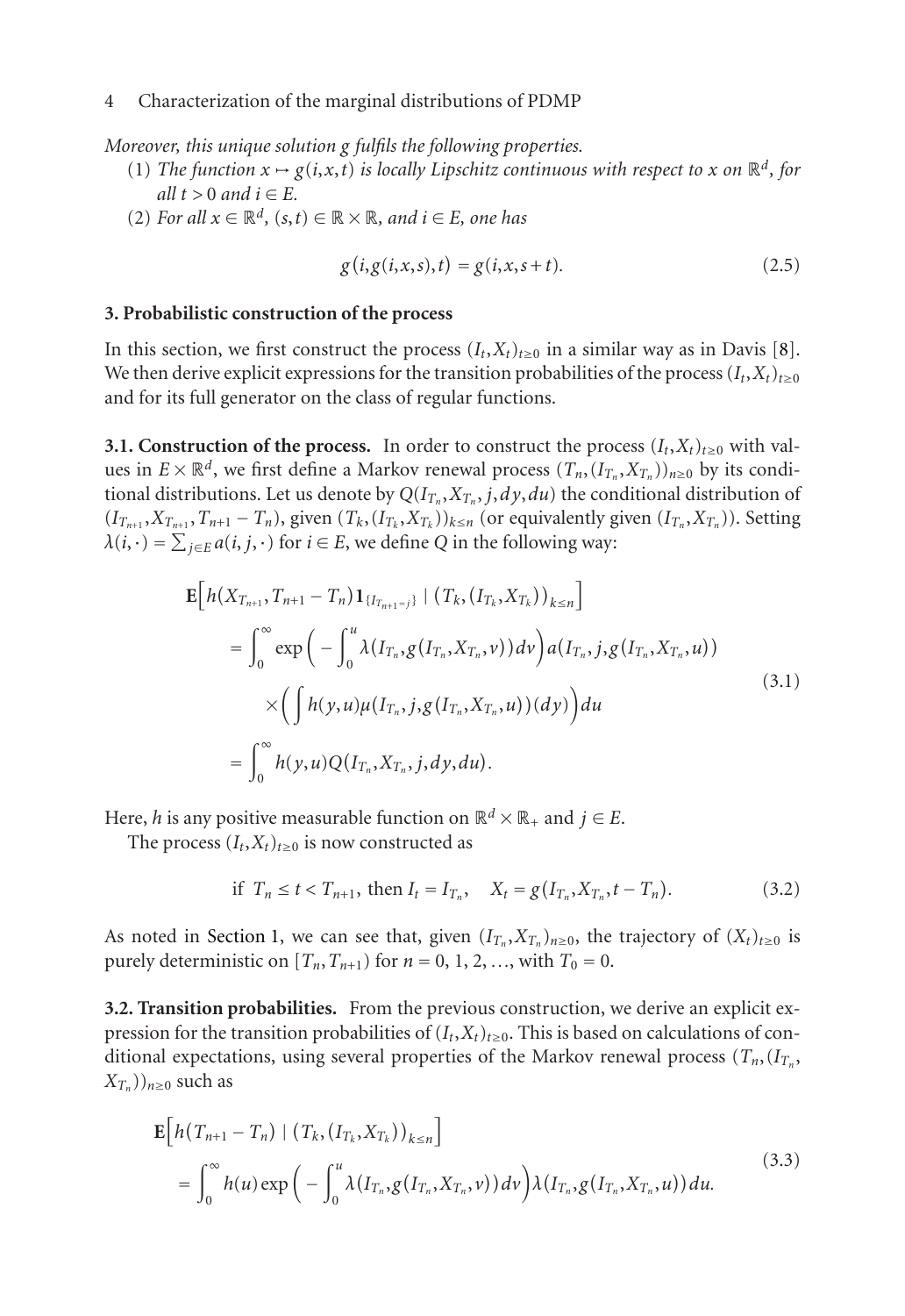<span id="page-4-0"></span>It is convenient to introduce the following notation:

 $\sqrt{ }$ 

$$
c_i(t,x) = \exp\bigg(-\int_0^t \lambda(i,g(i,x,v))dv\bigg). \tag{3.4}
$$

PROPOSITION 3.1. *The process*  $(I_t, X_t)_{t \geq 0}$  *is a homogeneous Markov process with values in*  $E \times \mathbb{R}^d$ *. Its transition probabilities*  $P_t(i, x, j, dy)$  *are given by* 

$$
h(y)P_{t}(i,x,j,dy)
$$
\n
$$
= 1_{\{i=j\}}c_{i}(t,x)h(g(i,x,t))
$$
\n
$$
+ \int_{0}^{t} c_{i}(s,x)a(i,j,g(i,x,s)) \left( \int c_{j}(t-s,y)h(g(j,y,t-s))\mu(i,j,g(i,x,s))(dy) \right) ds
$$
\n
$$
+ \sum_{p \ge 2} \sum_{j_{1},\dots,j_{p-1}} \int \cdots \int_{\{s_{1} \ge 0,\dots,s_{p} \ge 0,s_{1}+\cdots+s_{p} \le t\}} ds_{1} \cdots ds_{p}
$$
\n
$$
\times c_{i}(s_{1},x)a(i,j_{1},g(i,x,s)) \int \mu(i,j_{1},g(i,x,s_{1}))(dy_{1})
$$
\n
$$
\times \prod_{i=1}^{p-2} c_{j_{i}}(s_{i+1},y_{i})a(j_{i},j_{i+1},g(j_{i},y_{i},s_{i+1})) \int \mu(j_{i},j_{i+1},g(j_{i},y_{i},s_{i+1}))(dy_{i+1})
$$
\n
$$
\times c_{j_{p-1}}(s_{p},y_{p-1})a(j_{p-1},j,g(j_{p-1},y_{p-1},s_{p})) \int \mu(j_{p-1},j,g(j_{p-1},y_{p-1},s_{p}))(dy)
$$
\n
$$
\times c_{j}(t-(s_{1}+\cdots+s_{p}),y)h(g(j,y,t-(s_{1}+\cdots+s_{p}))), \qquad (3.5)
$$

*where h is any bounded measurable function.*

*Remark 3.2.* These transition probabilities are the sum of different terms. The first term corresponds to the case of no jump between 0 and *t*, and consequently to a deterministic trajectory on [0,*t*]. The second term corresponds to the case of one single jump, and the ot[her terms to mor](#page-4-0)e than two jumps.

As usual, the transition probabilities  $P_t$  can be seen as operators on the set of measurable bounded functions defined on  $E \times \mathbb{R}^d$  in the following way:

$$
\forall (i,x) \in E \times \mathbb{R}^d, \quad P_t h(i,x) = \mathbf{E}(h(I_t, X_t) \mid I_0 = i, X_0 = x) = \sum_{j \in E} \int h(j,y) P_t(i,x,j,dy).
$$
\n(3.6)

The following two corollaries can be easily checked thanks to the expression of  $P_t$  as given by Proposition 3.1.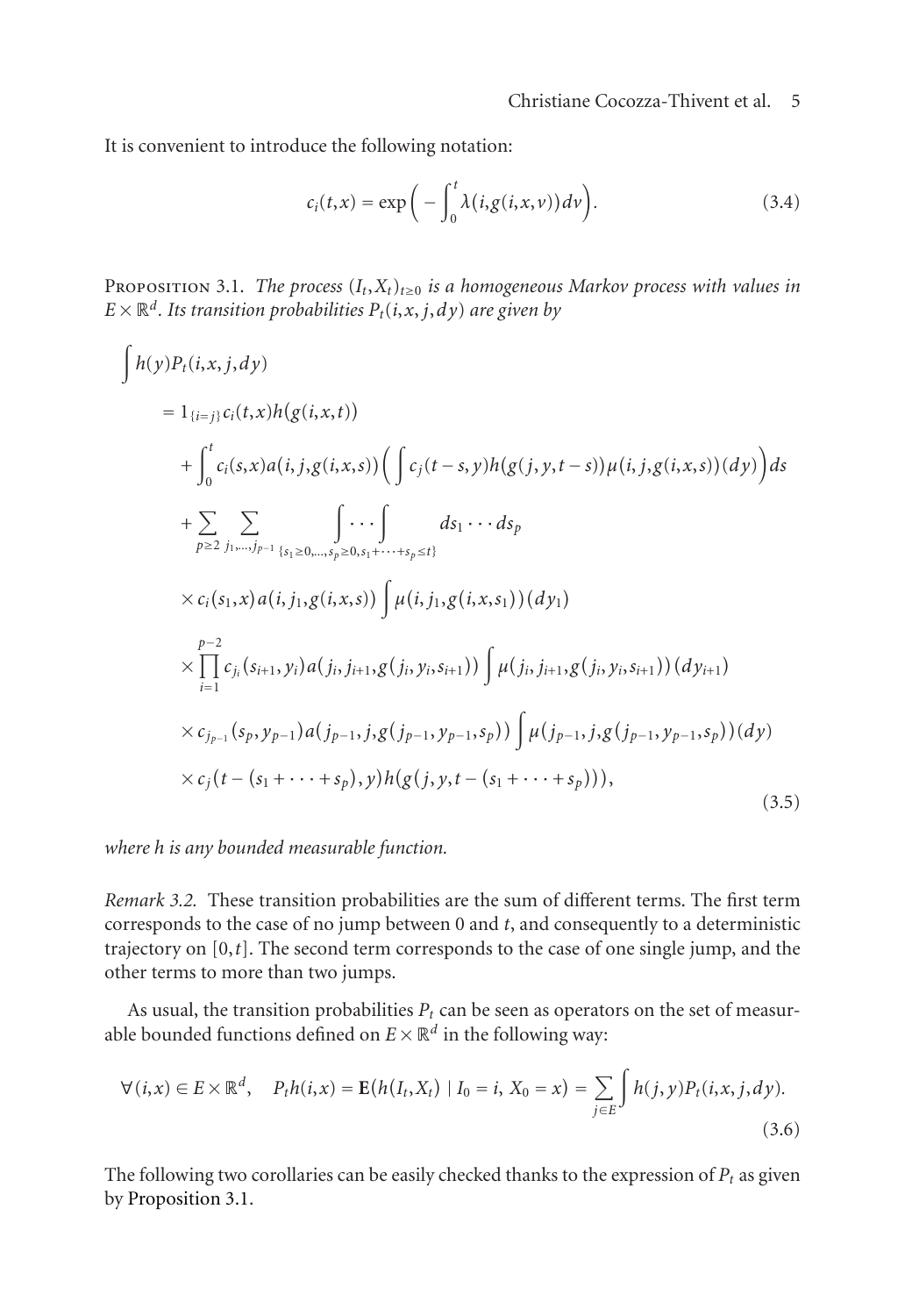COROLLARY 3.3. Let  $h \in C_b(\mathbb{R}^d, \mathbb{R})^E$ , then for all  $t \in \mathbb{R}_+$ ,  $P_t h \in C_b(\mathbb{R}^d, \mathbb{R})^E$ . COROLLARY 3.4. *For*  $h \in C_b(\mathbb{R}^d, \mathbb{R})^E$  *and*  $(i_0, x_0) \in E \times \mathbb{R}^d$ ,  $t \to P_t h(i_0, x_0)$ ,  $t \in \mathbb{R}_+$ , is a *continuous function.*

**3.3. Generator.** We now exhibit sufficient conditions for a function *h* to be in the domain of the full generator  $\mathcal L$  of the Markov process  $(I_t, X_t)_{t\geq0}$ , and we give the expression of  $\mathcal L h$ for such an *h*. Alternative sufficient conditions may be found in [13, Theorem 11.2.2] or [8]. In all the following, we will use the set  $D_0$  such that

$$
D_0 = \{h : h \in C_b^1(\mathbb{R}^d, \mathbb{R})^E, \mathbf{v}(i, \cdot) \cdot \nabla h(i, \cdot) \in C_b(\mathbb{R}^d, \mathbb{R}), \ \forall i \in E\}.
$$
 (3.7)

<span id="page-5-0"></span>Here,  $\nabla$  represents the gradient with respect to the second variable (in ℝ<sup>d</sup>) and

$$
\mathbf{v}(i,\cdot)\cdot\nabla h(i,\cdot) = \sum_{k=1}^{d} \frac{\partial h}{\partial x_k}(i,\cdot)\mathbf{v}^{(k)}(i,\cdot)
$$
 (3.8)

with  $\mathbf{v}(i, \cdot) = (\mathbf{v}^{(1)}(i, \cdot), \mathbf{v}^{(2)}(i, \cdot), \dots, \mathbf{v}^{(d)}(i, \cdot)).$ 

**PROPOSITION 3.5.** *For*  $h \in D_0$ *, let us define £h in the following way:* 

$$
\mathcal{L}h(i,x) = \sum_{j} a(i,j,x) \int h(j,y)\mu(i,j,x)(dy) - h(i,x)\lambda(i,x) + \sum_{k=1}^{d} \frac{\partial h}{\partial x_k}(i,x)\mathbf{v}^{(k)}(i,x)
$$
  
= 
$$
\sum_{j} a(i,j,x) \int (h(j,y) - h(i,x))\mu(i,j,x)(dy) + \mathbf{v}(i,x) \cdot \nabla h(i,x).
$$
 (3.9)

*Then, under assumptions (H),*  $h \in D_0$  *belongs to the domain of the full generator*  $\mathcal L$  *of the Markov process*  $(I_t, X_t)_{t \geq 0}$ *. Equivalently,*  $h(I_t, X_t) - h(I_0, X_0) - \int_0^t \mathcal{L}h(I_s, X_s) ds$  *is a martingale with respect to the natural filtration of the process*  $(I_t, X_t)_{t \geq 0}$ *.* 

*Proof.* Assu[mptions](#page-4-0) [\(](#page-4-0)*H*) imply that  $\mathcal L$  is a linear operator from  $D_0$  to the set of bounded measurable functions. For  $(i, x) \in E \times \mathbb{R}^d$  and  $h \in D_0$ , let us consider

$$
h_t(i,x) = \frac{P_t h(i,x) - h(i,x)}{t} = \frac{\sum_{j \in E} \int h(j,y) P_t(i,x,j,dy) - h(i,x)}{t}.
$$
 (3.10)

Due to classical arguments, it is sufficient to prove that  $\lim_{t\to 0_+} h_t(i,x) = \mathcal{L}h(i,x)$ , and that *h<sub>t</sub>*(*i*,*x*) is uniformly bounded for (*i*,*x*) ∈ *E* ×  $\mathbb{R}^d$  and *t* in a neighborhood of 0.

Based on Proposition 3.1, we have

$$
P_t h(i, x) - h(i, x) = A_1 + A_2 + A_3,\tag{3.11}
$$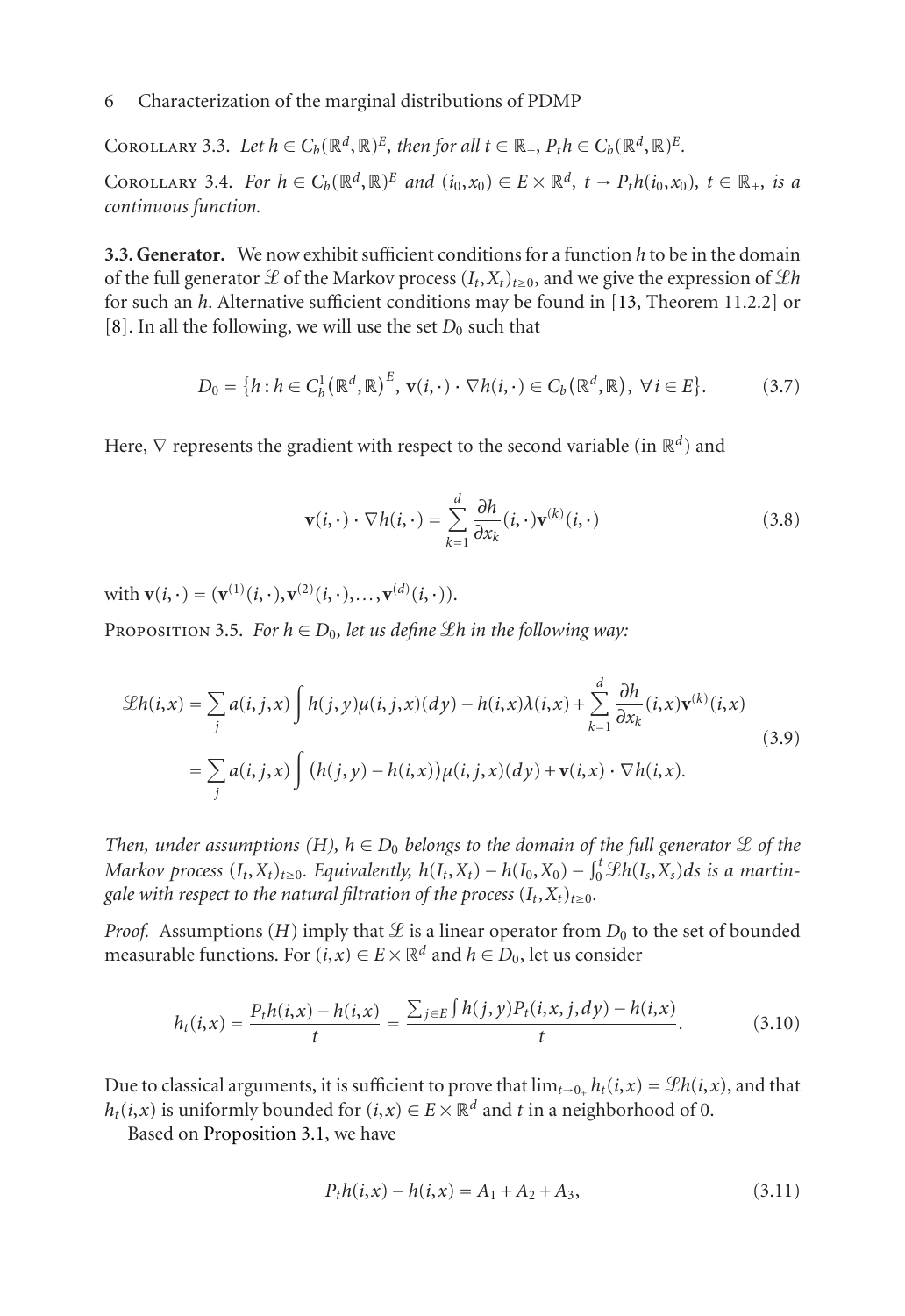$$
A_{1} = c_{i}(t,x)h(i,g(i,x,t)) - h(i,x),
$$
\n
$$
A_{2} = \sum_{j} \int_{0}^{t} c_{i}(s,x)a(i,j,g(i,x,s)) \times \left( \int c_{j}(t-s,y)h(j,g(j,y,t-s))\mu(i,j,g(i,x,s))(dy) \right) ds,
$$
\n
$$
A_{3} = \sum_{j} \sum_{p \geq 2} \sum_{j_{1},\dots,j_{p-1}} \int \cdots \int_{s_{1} \geq 0,\dots,s_{p} \geq 0,s_{1}+\cdots+s_{p} \leq t} ds_{1} \cdots ds_{p}
$$
\n
$$
\times c_{i}(s_{1},x)a(i,j_{1},g(i,x,s)) \int \mu(i,j_{1},g(i,x,s_{1}))(dy_{1})
$$
\n
$$
\times \prod_{i=1}^{p-2} c_{j_{i}}(s_{i+1},y_{i})a(j_{i},j_{i+1},g(j_{i},y_{i},s_{i+1})) \int \mu(j_{i},j_{i+1},g(j_{i},y_{i},s_{i+1}))(dy_{i+1})
$$
\n
$$
\times c_{j_{p-1}}(s_{p},y_{p-1})a(j_{p-1},j,g(j_{p-1},y_{p-1},s_{p})) \int \mu(j_{p-1},j,g(j_{p-1},y_{p-1},s_{p}))(dy)
$$
\n
$$
\times c_{j}(t-(s_{1}+\cdots+s_{p}),y)h(j,g(j,y,t-(s_{1}+\cdots+s_{p}))).
$$
\n(3.12)

Denoting by *M* and Λ respective bounds for *h* and *λ*, it is easy to check that *A*<sup>3</sup> is bounded by  $M \sum_{p\geq 2} \Lambda^p t^p/p!$ . Thus,  $A_3$  divided by *t* is uniformly bounded for  $(i, x, t) \in E \times \mathbb{R}^d \times V$ , where *V* is a neighborhood of 0, and tends to 0 as *t* tends to 0.

Under assumptions (*H*),  $A_2$  divided by *t* is bounded and tends to  $\sum_j a(i, j, x) \int h(j, x) f(j, y)$  $y$ ) $\mu(i, j, x)$ (*dy*) as *t* tends to 0.

Under assumptions (*H*), *A*<sup>1</sup> divided by *t* is bounded and

$$
\frac{A_1}{t} = \frac{h(i, g(i, x, t)) - h(i, x)}{t} - h(i, g(i, x, t)) \frac{1 - c_i(t, x)}{t}.
$$
\n(3.13)

<span id="page-6-0"></span>When *t* tends to 0, this quantity tends to

$$
\sum_{k=1}^{d} \frac{\partial h}{\partial x_k}(i, x) \mathbf{v}^{(k)}(i, x) - h(i, x) \lambda(i, x).
$$
\n(3.14)

This completes the proof.

where

 $\Box$ 

# **4. The marginal distributions of**  $(I_t, X_t)$  as unique solutions of **integro-differential equations**

From the previous section, we have an explicit expression for the full generator of  $(I_t, X_t)_{t \geq 0}$  on regular functions (elements of  $D_0$ ). Now, we derive a weak form of the Chapman-Kolmogorov (CK) equations with regular test functions in Section 4.1. Existence of a solution for such CK equations is clearly ensured by the construction of the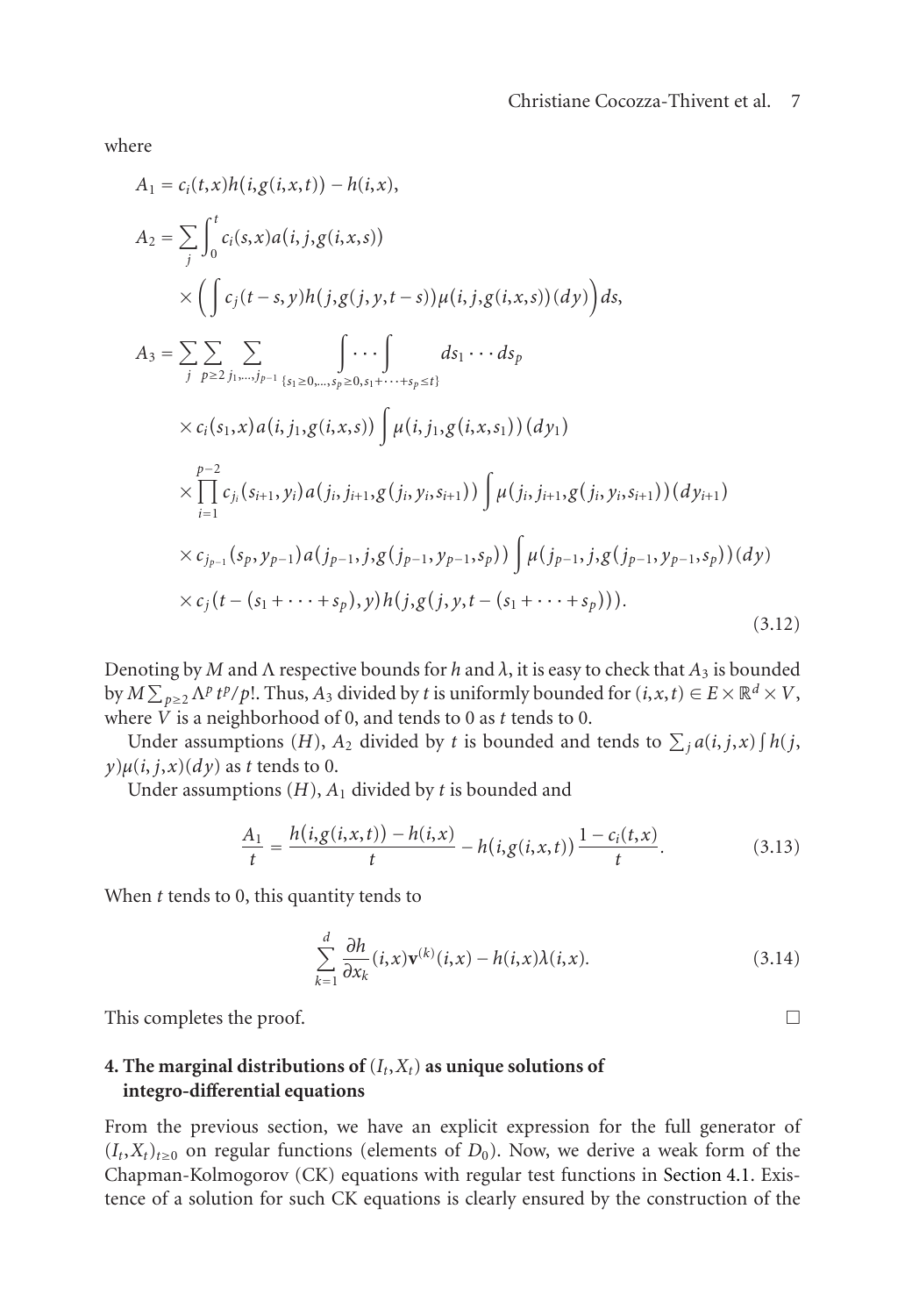process  $(I_t, X_t)_{t \geq 0}$  of the previous section. The aim of this section then is to prove the uniqueness of the solution. Actually, the set  $D_0$  of test functions for the CK equations (as provide[d by the previous](#page-5-0) section) soon appears as not rich enough to show such uniqueness. We then extend  $D_0$  to a set of regular time-dependent functions in Section 4.2 and to less regular time-dependent functions in Section 4.3. The final conclusion is made in Section 4.4.

In this section, symbol  $\rho_0$  stands for the initial distribution of  $(I_t, X_t)_{t\geq0}$  (with  $\rho_0 \in$  $\mathcal{P}(E\times\mathbb{R}^d)$ ).

**4.1. The Chapman-Kolmogorov equations.** We give here the expression of the CK equations for *h* in *D*0, which is a direct consequence from the expression for the full generator given in Proposition 3.5.

Proposition 4.1 (Chapman-Kolmogorov equations). *Let ρt*(*i*,*dx*) *be the marginal distribution of*  $(I_t, X_t)_{t \geq 0}$  *at time t, namely, the measure on*  $E \times \mathbb{R}^d$  *such that* 

$$
\rho_t(i, dx) = \sum_{i_0 \in E} \int_{\mathbb{R}^d} P_t(i_0, x_0, i, dx) \rho_0(i_0, dx_0), \quad \forall t \ge 0.
$$
 (4.1)

*Then, for all*  $t \in \mathbb{R}_+$  *and*  $h \in D_0$ *,* 

<span id="page-7-0"></span>
$$
\sum_{i\in E} \int_{\mathbb{R}^d} h(i,x)\rho_t(i,dx) - \sum_{i\in E} \int_{\mathbb{R}^d} h(i,x)\rho_0(i,dx)
$$
\n
$$
= \int_0^t \sum_{i\in E} \int_{\mathbb{R}^d} \left[ \sum_{j\in E} a(i,j,x) \left( \int_{\mathbb{R}^d} h(j,y)\mu(i,j,x)(dy) - h(i,x) \right) + \mathbf{v}(i,x) \cdot \nabla h(i,x) \right] \rho_s(i,dx)ds.
$$
\n(4.2)

Such a proposition suggests the following definition.

*Definition 4.2* (measure solution to CK equations). Let  $\mathbf{P} : \mathbb{R}_+ \to \mathcal{P}(E \times \mathbb{R}^d)$  be such that for all  $t \in \mathbb{R}_+$  and  $h \in D_0$ ,

$$
\sum_{i\in E} \int h(i,x) \mathbf{P}_t(i,dx) - \sum_{i\in E} \int h(i,x) \rho_0(i,dx)
$$
  
= 
$$
\int_0^t \sum_{i\in E} \int \left[ \sum_{j\in E} a(i,j,x) \Big( \int h(j,y) \mu(i,j,x) (dy) - h(i,x) \Big) + \mathbf{v}(i,x) \cdot \nabla h(i,x) \right] \mathbf{P}_s(i,dx) ds.
$$
 (4.3)

Then, **P** is called a measure solution of the Chapman-Kolmogorov equations.

*Remark 4.3.* If **P** is a measure solution of the CK equations, then  $P_0 = \rho_0$ . Also, for all *h* ∈ *C<sub>b</sub>*( $\mathbb{R}^d$ , $\mathbb{R}$ )<sup>E</sup>, one may check that  $\sum_{i \in E} \int h(i,x) \mathbf{P}_t(i,dx)$  is continuous in *t*.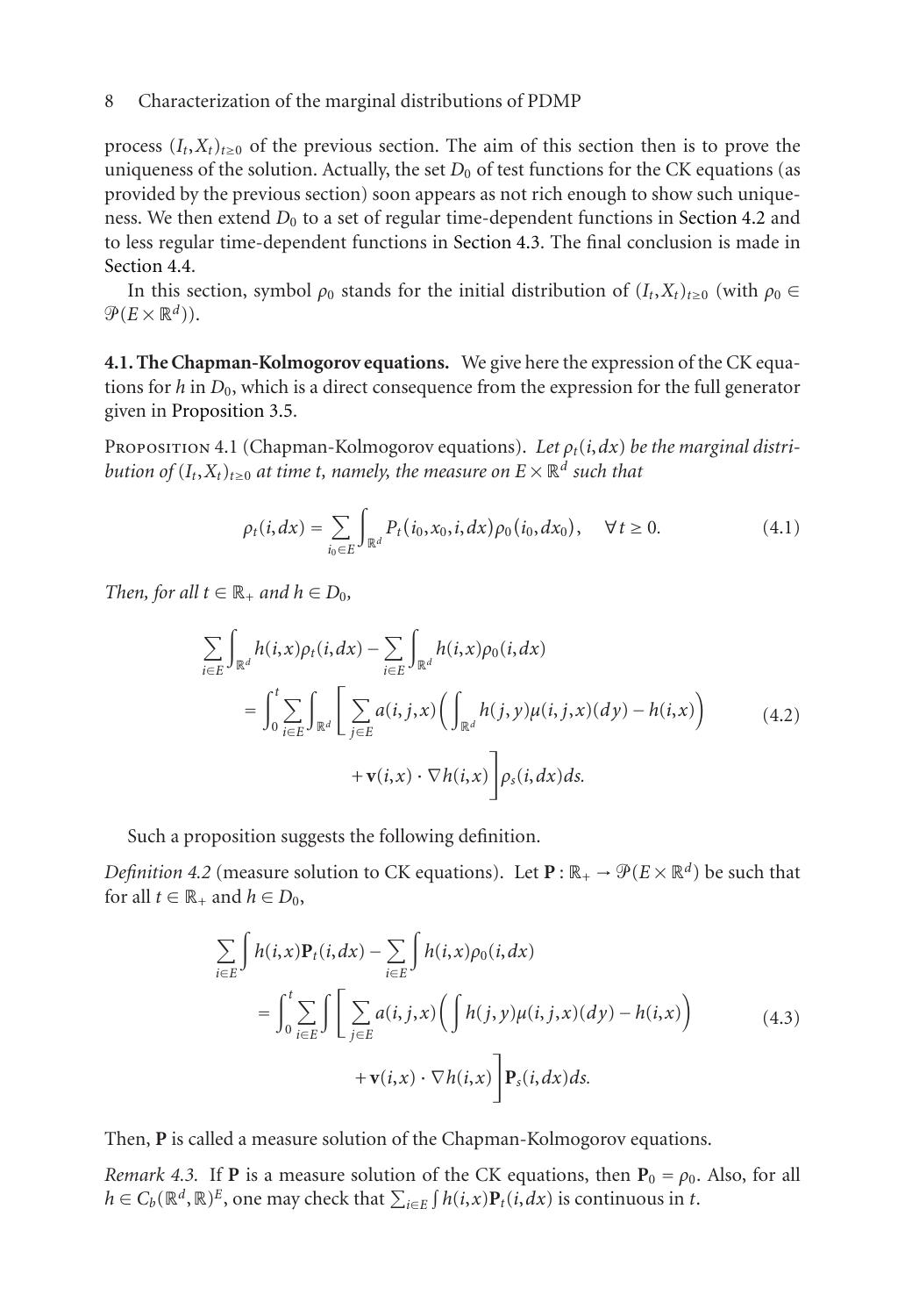Due to Proposition 4.1, we already know that a measure solution of the CK equations exists (namely,  $P_t(i, dx) = \rho_t(i, dx)$ ), so our problem now reduces to show the uniqueness of such a solution. If we assume that there are two measure solutions of the CK equations, we have to show that their difference, say  $\tilde{P}_s(i, dx)$ , is zero, or equivalently that

$$
\sum_{i \in E} \int_{\mathbb{R}^d} h(i, x) \widetilde{\mathbf{P}}_s(i, dx) = 0,
$$
\n(4.4)

for *h* belonging to sufficiently large set of functions, for almost all *s >* [0. A](#page-7-0)lternatively, we may also prove that

$$
\sum_{i \in E} \iint\limits_{\mathbb{R}^d \times \mathbb{R}_+} \varphi(i, x, s) \widetilde{\mathbf{P}}_s(i, dx) ds = 0,
$$
\n(4.5)

for *ϕ* belonging to sufficiently large set of functions. The form of (4.3) suggests the second form to be more appropriate to our problem. This leads us to extend (4.3) to some timedependent functions *ϕ*. Also, such functions will be taken with a compact support so that the term  $\sum_{i\in E} \int \varphi(i,x,t) \tilde{P}_t(i,dx)$  in (4.3) will vanish as  $t \to \infty$ .

**4.2. Characterization of a measure solution of the CK equations with time-dependent functions.** The extension of (4.3) to time-dependent functions might be derived from the following equivalence (see, e.g., [11]):

$$
\left(\forall h \in D_0, h(I_t, X_t) - h(I_0, X_0) - \int_0^t \mathcal{L}h(I_s, X_s) ds \text{ is a martingale}\right)
$$
  
\n
$$
\Leftrightarrow \left(\forall \varphi \in \hat{D}_0, \varphi(I_t, X_t, t) - \varphi(I_0, X_0, 0) - \int_0^t \left(\frac{\partial \varphi}{\partial u} + \mathcal{L}\varphi\right)(I_u, X_u, u) du \text{ is a martingale}\right), \tag{4.6}
$$

where the new set  $\hat{D}_0$  consists of the real continuous functions  $\varphi \in C_b^1(\mathbb{R}^d \times \mathbb{R}_+, \mathbb{R})^E$  such that for each  $t \ge 0$ , the function  $\varphi_t : (i, x) \to \varphi(i, x, t)$  belongs to  $D_0$ . For  $\varphi \in \hat{D}_0$ ,  $\mathscr{L}\varphi$  is then defined by  $\mathcal{L}\varphi(i,x,t) = \mathcal{L}\varphi_t(i,x)$ .

However, it is better to follow here another approach, more in the spirit of the future developments, so that we now extend the CK equations directly from (4.3).

In the following, we use the symbol  $\partial_t$  to denote the derivative with respect to the variable  $t \in \mathbb{R}_+$ , whereas we recall that  $\nabla$  stands for the gradient with respect to the variable  $x \in \mathbb{R}^d$ .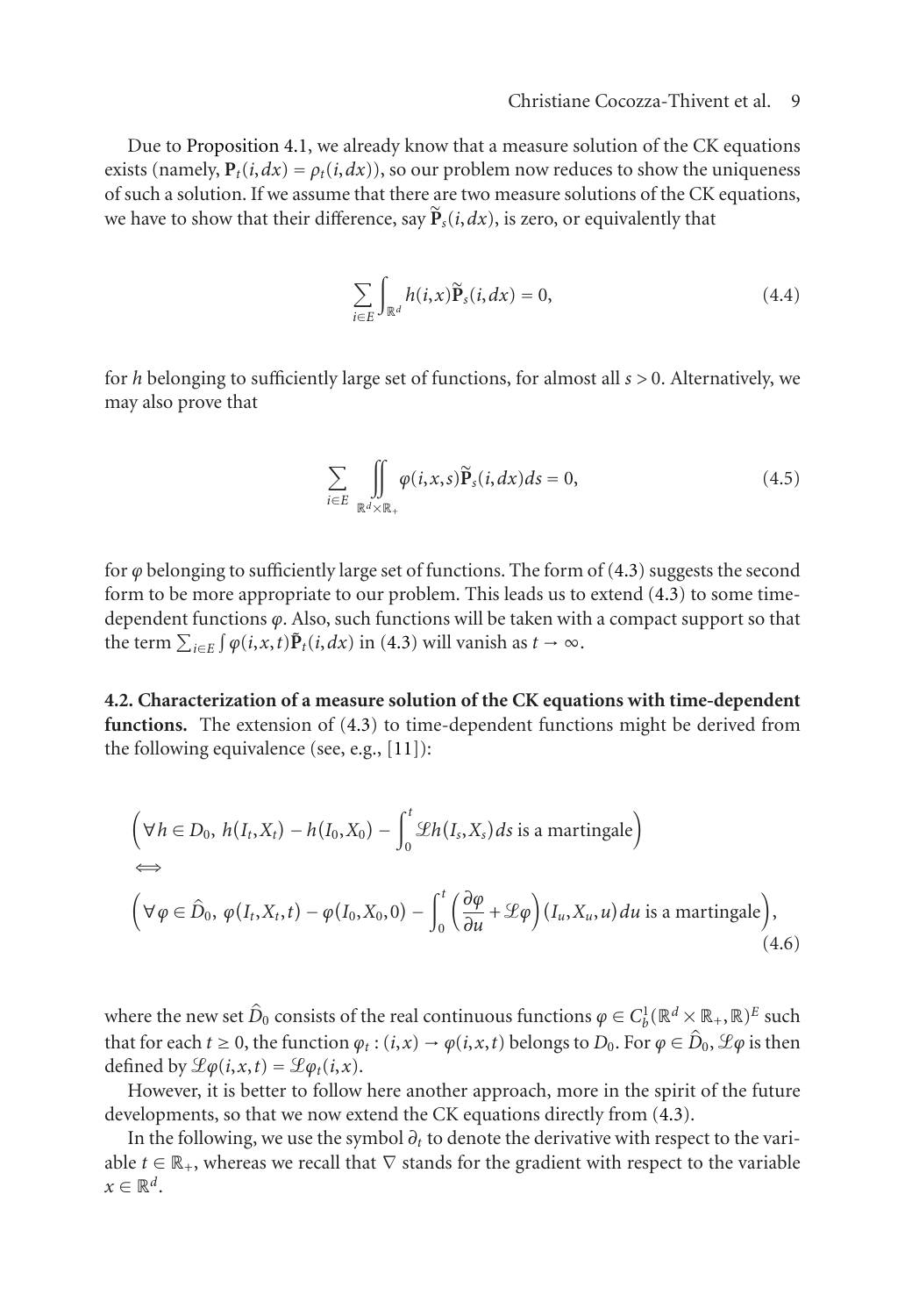PROPOSITION 4.4. Let  $\mathbf{P} : \mathbb{R}_+ \to \mathcal{P}(E \times \mathbb{R}^d)$ . The function  $\mathbf{P}$  is a measure solution of the *Chapman-Kolmogorov equations in the sense of Definition 4.2 if and only if*

<span id="page-9-0"></span>
$$
\int_{0}^{t} \sum_{i \in E} \int \left[ \sum_{j \in E} a(i, j, x) \left( \int \varphi(j, y, s) \mu(i, j, x) (dy) - \varphi(i, x, s) \right) + \partial_{t} \varphi(i, x, s) + \mathbf{v}(i, x) \cdot \nabla \varphi(i, x, s) \right] \mathbf{P}_{s}(i, dx) ds
$$
\n
$$
+ \sum_{i \in E} \left( \int \varphi(i, x, 0) \rho_{0}(i, dx) - \int \varphi(i, x, t) \mathbf{P}_{t}(i, dx) \right) = 0,
$$
\n(4.7)

<span id="page-9-3"></span>*for all*  $t \in \mathbb{R}_+$  *and*  $\varphi \in C_c^1(\mathbb{R}^d \times \mathbb{R}_+, \mathbb{R})^E$ *.* 

*Proof.* We only have to prove that  $(4.3)$  implies  $(4.7)$ . The implication  $(4.7) \Rightarrow (4.3)$  is clear. For  $\varphi \in C_c^1(\mathbb{R}^d \times \mathbb{R}_+, \mathbb{R})^E$  and  $t \in \mathbb{R}_+$ , we first apply formula (4.3) to the function  $(i, x) \rightarrow \partial_t \varphi(i, x, t)$ . Then, we integrate such a formula with respect to  $t \in (0, T)$ , and we perform different integrations by parts. We use again formula (4.3) for the function  $\varphi(\cdot,\cdot,T)$  and  $t = T$ . Thus we arrive at the desired result.  $\Box$ 

Taking  $t \to \infty$  in (4.7), we now get the following result.

COROLLARY 4.5. If  $\mathbf{P} : \mathbb{R}_+ \to \mathcal{P}(E \times \mathbb{R}^d)$  is a measure solution of the CK equations and  $\varphi \in C_c^1(\mathbb{R}^d \times \mathbb{R}_+, \mathbb{R})^E$ , then the measure  $m(i, dx, ds) = \mathbf{P}_s(i, dx)ds$  satisfies

$$
m(\cdot, \mathbb{R}^d \times [0, T]) < \infty, \quad \forall T \in \mathbb{R}_+,
$$
\n
$$
0 = \int_{\mathbb{R}_+} \sum_{i \in E} \int \sum_{j \in E} a(i, j, x) \Big( \int \varphi(j, y, s) \mu(i, j, x) (dy) - \varphi(i, x, s) \Big) m(i, dx, ds)
$$
\n
$$
+ \int_{\mathbb{R}_+} \sum_{i \in E} \int \big( \partial_t \varphi(i, x, s) + \mathbf{v}(i, x) \cdot \nabla \varphi(i, x, s) \big) m(i, dx, ds) + \sum_{i \in E} \int \varphi(i, x, 0) \rho_0(i, dx). \tag{4.8}
$$

In order to prove uniqueness of such an  $m$ , we assume that  $\tilde{m}$  stands for the difference between two solutions. We already know

<span id="page-9-2"></span><span id="page-9-1"></span>
$$
\sum_{i \in E} \iint\limits_{\mathbb{R}^d \times \mathbb{R}_+} \psi(i, x, s) \tilde{m}(i, dx, ds) = 0
$$
\n(4.9)

with

$$
\psi(i,x,s) = \sum_{j \in E} a(i,j,x) \bigg( \int \varphi(j,y,s) \mu(i,j,x) (dy) - \varphi(i,x,s) \bigg) + \partial_t \varphi(i,x,s) + \mathbf{v}(i,x) \cdot \nabla \varphi(i,x,s)
$$
\n(4.10)

and  $\varphi \in C_c^1(\mathbb{R}^d \times \mathbb{R}_+, \mathbb{R})^E$ .

To show that  $\tilde{m} \equiv 0$ , we still have to extend the CK equations to less regular functions *ϕ* in order to prove that (4.9) is true for *ψ* belonging to sufficiently large set of functions, such as  $C_c^1(\mathbb{R}^d \times \mathbb{R}_+, \mathbb{R})^E$ . This is done in the following section.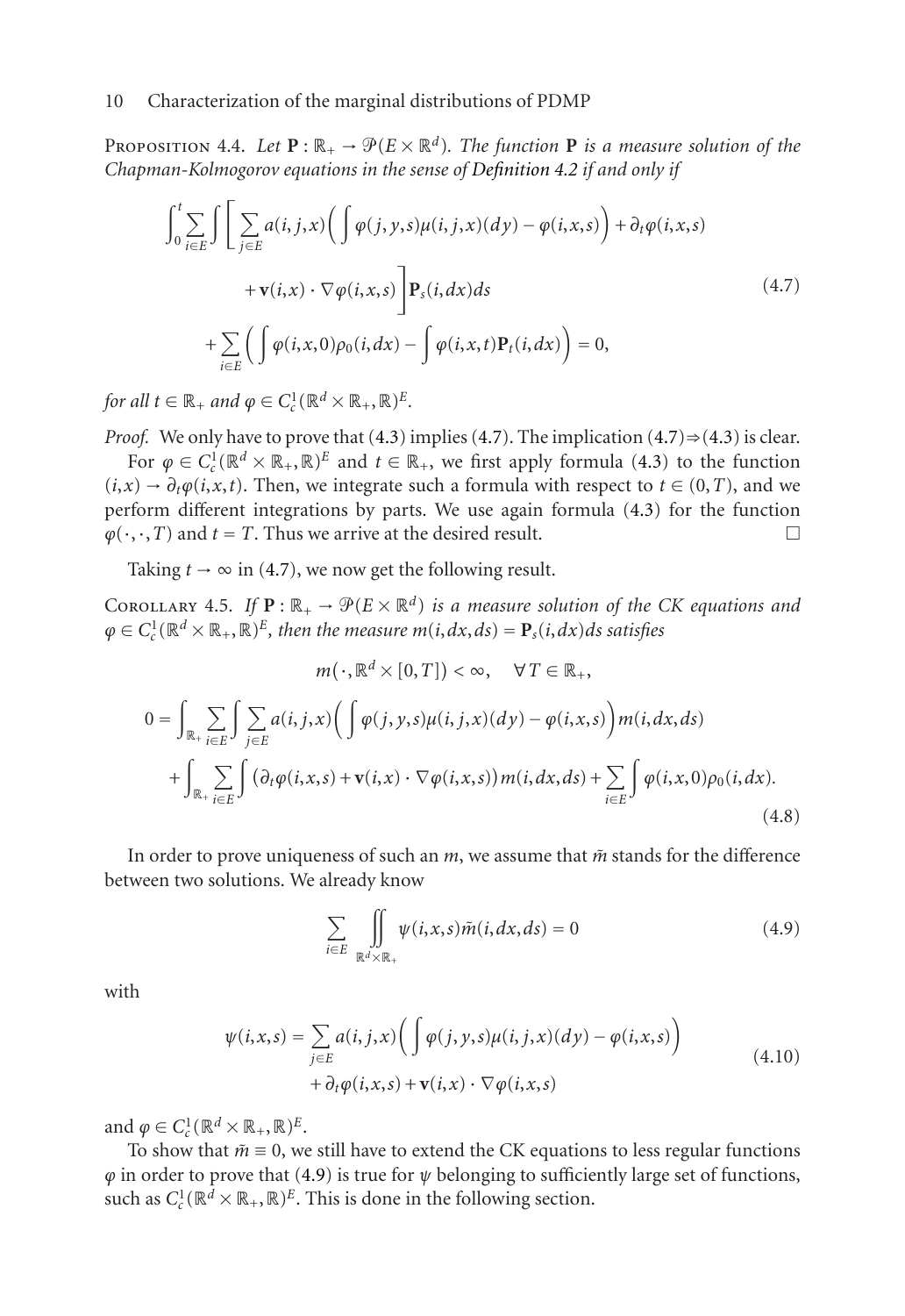<span id="page-10-1"></span>**4.3. Extension of the time-depen[dent test-fu](#page-2-0)nctions set for the CK equations.** We first introduce the following definitions.

*Definition 4.6.* For  $\varphi \in C_b(\mathbb{R}^d \times \mathbb{R}_+, \mathbb{R})^E$ , let us define  $\tilde{\varphi} \in C_b(\mathbb{R}^d \times \mathbb{R}_+, \mathbb{R})^E$  by

<span id="page-10-0"></span>
$$
\tilde{\varphi}(i, x, t) = \varphi(i, g(i, x, t), t).
$$
\n(4.11)

We denote by  $C_b(d, E, \mathbf{v})$  the [set o](#page-10-0)f functions  $\varphi \in C_b(\mathbb{R}^d \times \mathbb{R}_+, \mathbb{R})^E$  such that the function  $\tilde{\varphi}$  is continuously differentiable in *t* with derivative  $\partial_t \tilde{\varphi} \in C_b(\mathbb{R}^d \times \mathbb{R}_+, \mathbb{R})^E$ .

*Remark 4.7.* Note that, thanks to Lemma 2.1, the functions  $\varphi$  and the functions  $\tilde{\varphi}$  are in one-to-one correspondence because

$$
\varphi(i, x, t) = \tilde{\varphi}(i, g(i, x, -t), t).
$$
\n(4.12)

If  $\tilde{\varphi}$  is continuously differentiable in *t* and such that its derivative  $\partial_t \tilde{\varphi} \in C_b(\mathbb{R}^d \times \mathbb{R}_+, \mathbb{R})^E$ , then the function  $\varphi$  defined by (4.12) belongs to  $C_b(d,E,\mathbf{v})$ . Also, note that if  $\varphi \in C^1_b(\mathbb{R}^d \times$  $\mathbb{R}_+$ ,  $\mathbb{R}$ )<sup>E</sup>, the function  $\partial_t \varphi$  belongs to  $C_b(\mathbb{R}^d \times \mathbb{R}_+, \mathbb{R})^E$  and is such that

$$
\partial_t \tilde{\varphi}(i, y, s) = \partial_t \varphi(i, g(i, y, s), s) + \mathbf{v}(i, g(i, y, s)) \cdot \nabla \varphi(i, g(i, y, s), s).
$$
(4.13)

This yields

$$
\partial_t \tilde{\varphi}(i,g(i,x,-s),s) = \partial_t \varphi(i,x,s) + \mathbf{v}(i,x) \cdot \nabla \varphi(i,x,s), \quad \forall (i,x,s) \in E \times \mathbb{R}^d \times \mathbb{R}_+, \quad (4.14)
$$

which is the usual expression of a partial derivative of the velocity field  $\mathbf{v}(i, \cdot)$ .

This last expression leads to the following notation: for all  $\varphi \in C_b(d, E, \mathbf{v})$ , we denote by  $\partial_{t,\mathbf{v}}\varphi \in C_b(\mathbb{R}^d \times \mathbb{R}_+, \mathbb{R})^E$  the function defined by

$$
\partial_{t,\mathbf{v}}\varphi(i,x,s)=\partial_t\tilde{\varphi}(i,g(i,x,-s),s).
$$
\n(4.15)

(Recall that *∂tϕ*˜ is the partial derivative of *ϕ*˜ with respect to its third argument.)

*Remark 4.8.* Suppose that  $\varphi \in C_b^1(\mathbb{R}^d \times \mathbb{R}_+, \mathbb{R})^E$  with  $\partial_t \varphi(i, \cdot, \cdot) + \mathbf{v}(i, \cdot) \cdot \nabla \varphi(i, \cdot, \cdot) \in$  $C_b(\mathbb{R}^d \times \mathbb{R}_+, \mathbb{R})^E$ . Then,  $\varphi \in C_b(d, E, \mathbf{v})$ . In particular, any function  $\varphi \in C_c^1(\mathbb{R}^d \times \mathbb{R}_+, \mathbb{R})^E$ belongs to  $C_b(d, E, \mathbf{v})$ . Similarly, if we take any function  $\varphi \in C_b^1(\mathbb{R}^d, \mathbb{R})^E$  which is constant in time and such that  $\mathbf{v}(i, \cdot) \cdot \nabla \varphi(i, \cdot) \in C_b(\mathbb{R}^d, \mathbb{R})$ , then  $\varphi \in C_b(d, E, \mathbf{v})$ .

We will also need the following result.

LEMMA 4.9. *If*  $\tilde{\varphi} \in C_c^1(\mathbb{R}^d \times \mathbb{R}_+, \mathbb{R})^E$ , then  $\varphi \in C_c^1(\mathbb{R}^d \times \mathbb{R}_+, \mathbb{R})^E$ .

*Proof.* Let  $\tilde{\varphi} \in C_c^1(\mathbb{R}^d \times \mathbb{R}_+, \mathbb{R})^E$ . The only point to show is that the function  $\varphi$  has a compact support: as  $\tilde{\varphi}$  has a compact support, there are some constants  $M > 0$ ,  $T > 0$  such that  $\tilde{\varphi}(i, x, t) = 0$  if  $t > T$  or  $||x|| > M$ , for all  $i \in E$ . Now, let  $(i, x, t)$  be such that  $\varphi(i, x, t) \neq 0$ .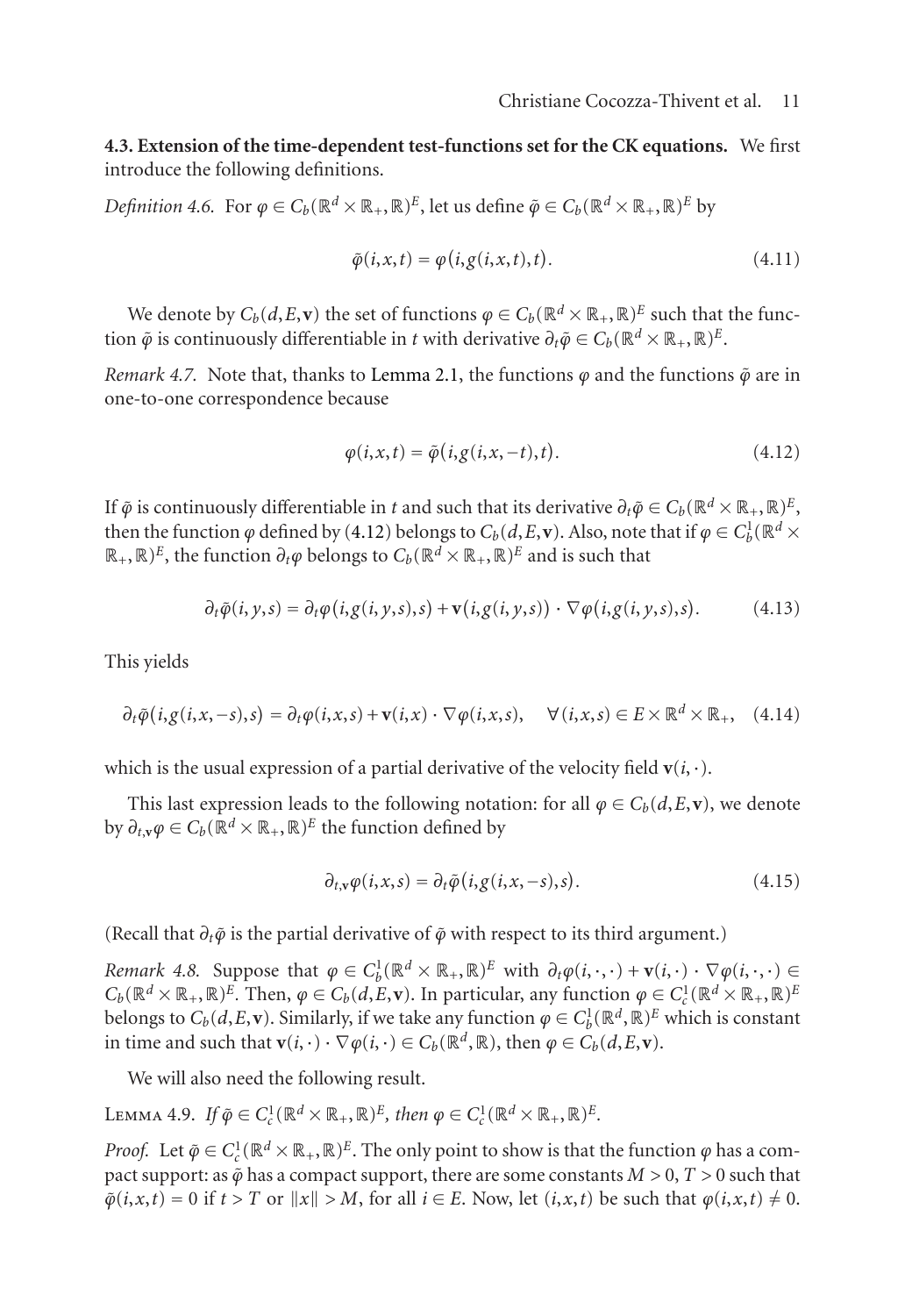We derive that  $0 \le t \le T$  and  $||g(i, x, -t)|| \le M$ . Then,

<span id="page-11-0"></span>
$$
||x|| \le ||x - g(i, x, -t)|| + ||g(i, x, -t)||
$$
  
\n
$$
\le ||g(i, g(i, x, -t), t) - g(i, g(i, x, -t), 0)|| + M
$$
  
\n
$$
\le \int_0^t ||v(i, g(i, g(i, x, -t), s))|| ds + M
$$
  
\n
$$
\le V_1 \int_0^t ||g(i, g(i, x, -t), s)|| ds + V_2 t + M.
$$
\n(4.16)

Moreover, for  $0 \le s \le t \le T$ , we have

$$
||g(i, g(i, x, -t), s)|| \le ||g(i, x, -t)|| + ||g(i, g(i, x, -t), s) - g(i, g(i, x, -t), 0)||
$$
  
\n
$$
\le M + V_1 \int_0^s ||g(i, g(i, x, -t), u)|| du + V_2 s \quad \text{(as previously)}
$$
  
\n
$$
\le M + V_2 T + V_1 \int_0^s ||g(i, g(i, x, -t), u)|| du.
$$
\n(4.17)

<span id="page-11-2"></span>Using Gronwall's lemma, we derive

$$
||g(i, g(i, x, -t), s)|| \le (M + V_2 T)e^{V_1 s} \le (M + V_2 T)e^{V_1 T}.
$$
 (4.18)

Inequality (4.16) now implies that

<span id="page-11-1"></span>
$$
||x|| \le V_1 T(M + V_2 T)e^{V_1 T} + V_2 T + M,
$$
\n(4.19)

and hence  $\varphi$  has a compact support. This completes the proof.  $\Box$ 

We are now ready to state the main result of this section.

PROPOSITION 4.10. *Let m be a Radon measure such that*  $m(\cdot, \mathbb{R}^d \times [0, T]) < \infty$  *for all*  $T \in$  $\mathbb{R}_+$ , and (4.8) are fulfilled for all  $\varphi \in C_c^1(\mathbb{R}^d \times \mathbb{R}_+, \mathbb{R})^E$ *. Then*,

$$
0 = \int_{\mathbb{R}_+} \sum_{i \in E} \int \sum_{j \in E} a(i, j, x) \Big( \int \varphi(j, y, s) \mu(i, j, x) (dy) - \varphi(i, x, s) \Big) m(i, dx, ds)
$$
  
+ 
$$
\int_{\mathbb{R}_+} \sum_{i \in E} \int \partial_{t, y} \varphi(i, x, s) m(i, dx, ds) + \sum_{i \in E} \int \varphi(i, x, 0) \rho_0(i, dx),
$$
 (4.20)

*for all functions*  $\varphi \in C_b(d, E, \mathbf{v})$  *such that*  $\varphi(\cdot, \cdot, t) = 0$  *for all*  $t > T$ *, for some*  $T > 0$ *.* 

*Proof.* We first prove the result in the case  $\varphi \in C_b(d, E, \mathbf{v})$  is Lipschitz continuous with a compact support.

We need classical mollifying functions. First, let  $C_c^{\infty}(\mathbb{R})$  (resp.,  $C_c^{\infty}(\mathbb{R}^d)$ ) be the set of real-valued infinitely differentiable functions with a compact support in R (resp., R*d*). Then, let  $\bar{\rho}_1 \in C_c^{\infty}(\mathbb{R})$  be such that  $\bar{\rho}_1(s) = 0$  for all  $s \in (-\infty, -1] \cup [0, +\infty)$ ,  $\bar{\rho}_1(s) \ge 0$  for all  $s \in [-1,0]$  and  $\int_{\mathbb{R}} \bar{\rho}_1(s) ds = 1$ . For all  $n \in \mathbb{N}^*$ , we define the function  $\bar{\rho}_n \in C_c^{\infty}(\mathbb{R})$  such that  $\bar{\rho}_n(s) = n\bar{\rho}_1(ns)$ , for all  $s \in \mathbb{R}$ . We also introduce a function  $\rho_1 \in C_c^{\infty}(\mathbb{R}^d)$  such that  $\rho_1(x) = 0$  for all  $x \in \mathbb{R}^d$  with  $|x| \ge 1$ ,  $\rho_1(x) \ge 0$  for all  $x \in \mathbb{R}^d$  and  $\int_{\mathbb{R}^d} \rho_1(x) dx = 1$ . For all *n* ∈  $\mathbb{N}^*$ , we then define the function  $\rho_n \in C_c^{\infty}(\mathbb{R}^d)$  by  $\rho_n(x) = n^d \rho_1(nx)$ , for  $x \in \mathbb{R}^d$ .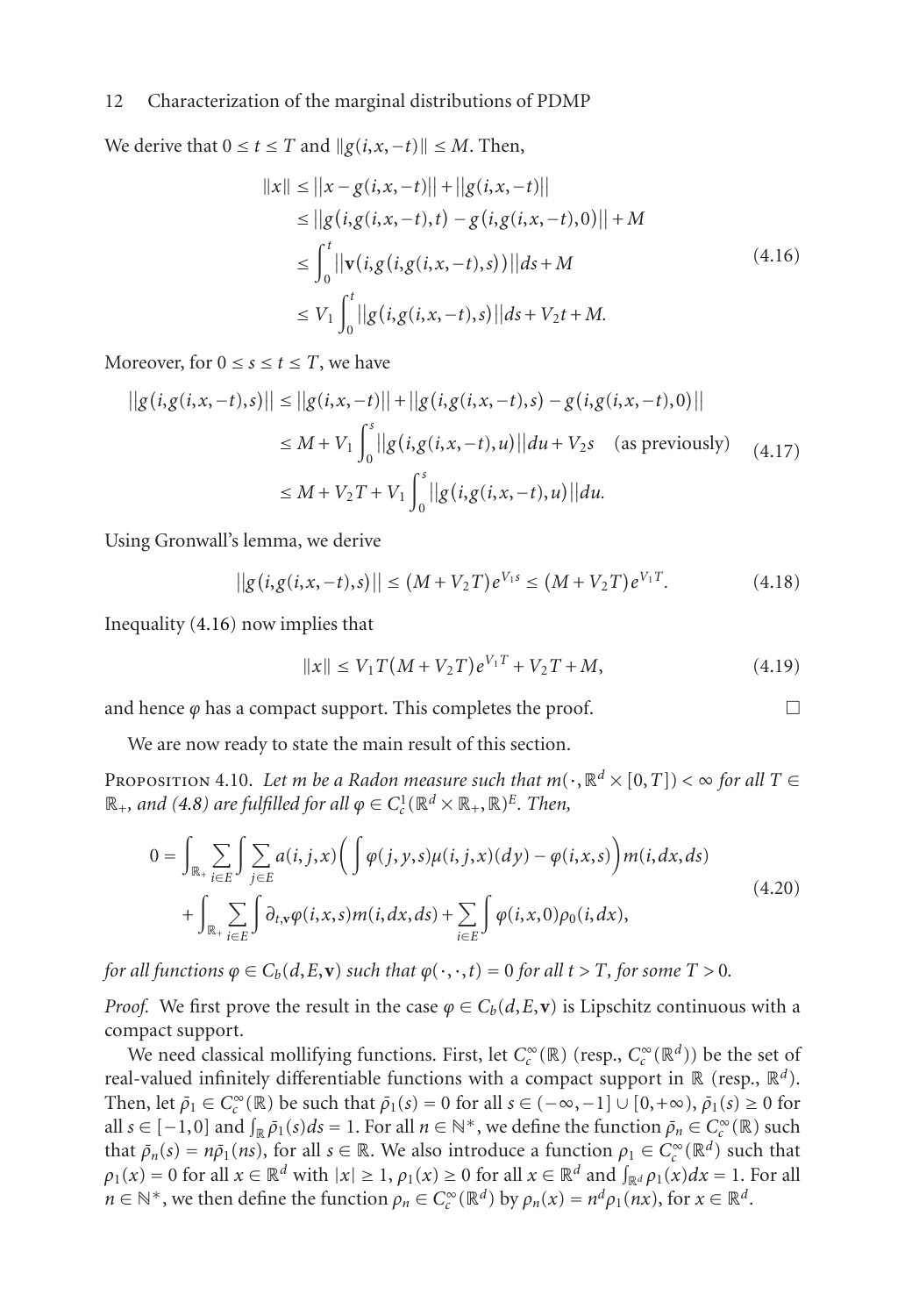Now, let  $\varphi \in C_b(d, E, \mathbf{v})$ , and  $\varphi$  is assumed to be Lipschitz continuous with compact support. We define, for  $n \in \mathbb{N}^*, \tilde{x} \in \mathbb{R}^d$ , and  $\tilde{t} \in \mathbb{R}$ , the function  $\varphi_n(\tilde{x}, \tilde{t}, \cdot, \cdot, \cdot)$  by

$$
\varphi_n(\tilde{x}, \tilde{t}, i, x, t) = \varphi(i, \tilde{x}, \tilde{t})\rho_n(x - \tilde{x})\bar{\rho}_n(t - \tilde{t}), \quad \forall (x, t) \in \mathbb{R}^d \times \mathbb{R}_+.
$$
 (4.21)

Since  $\varphi_n(\tilde{x}, \tilde{t}, \cdot, \cdot, \cdot) \in C_c^1(\mathbb{R}^d \times \mathbb{R}_+, \mathbb{R})^E$ , we may now use the function  $\varphi_n(\tilde{x}, \tilde{t}, \cdot, \cdot, \cdot)$  in (4.8). Integrating on  $\mathbb{R}_+ \times \mathbb{R}^d$ , we get  $A_{1,n} + A_{2,n} + A_{3,n} + A_{4,n} = 0$ , where

$$
A_{1,n} = \iint_{\mathbb{R}^d \times \mathbb{R}_+} \int_{\mathbb{R}_+} \sum_{i \in E} \int \sum_{j \in E} a(i,j,x) \int \varphi_n(\tilde{x}, \tilde{t}, j, y, s) \mu(i, j, x) (dy) m(i, dx, ds) d\tilde{x} d\tilde{t},
$$
  
\n
$$
A_{2,n} = - \iint_{\mathbb{R}^d \times \mathbb{R}_+} \int_{\mathbb{R}_+} \sum_{i \in E} \int \sum_{j \in E} a(i, j, x) \varphi_n(\tilde{x}, \tilde{t}, i, x, s) m(i, dx, ds) d\tilde{x} d\tilde{t},
$$
  
\n
$$
A_{3,n} = \iint_{\mathbb{R}^d \times \mathbb{R}_+} \int_{\mathbb{R}_+} \sum_{i \in E} \int (\partial_t \varphi_n(\tilde{x}, \tilde{t}, i, x, s) + \mathbf{v}(i, x) \cdot \nabla_x \varphi_n(\tilde{x}, \tilde{t}, i, x, s)) m(i, dx, ds) d\tilde{x} d\tilde{t},
$$
  
\n
$$
A_{4,n} = \iint_{\mathbb{R}^d \times \mathbb{R}_+} \sum_{i \in E} \int \varphi_n(\tilde{x}, \tilde{t}, i, x, 0) \rho_0(i, dx) d\tilde{x} d\tilde{t}.
$$
  
\n(4.22)

The notation  $\nabla_x$  in  $A_{3,n}$  is the gradient with respect to *x*.

We now study the limit of  $A_{i,n}$  as  $n \to \infty$  for  $i = 1, 2, 3, 4$ . The continuity of  $\varphi$  implies that

<span id="page-12-0"></span>
$$
\lim_{n \to \infty} \iint_{\mathbb{R}^d \times \mathbb{R}_+} \varphi_n(\tilde{x}, \tilde{t}, i, x, t) d\tilde{x} d\tilde{t} = \varphi(i, x, t), \quad \forall (x, t) \in \mathbb{R}^d \times \mathbb{R}_+.
$$
 (4.23)

From Fubini's theorem and the dominated convergence theorem, we derive that

$$
\lim_{n \to \infty} \iint\limits_{\mathbb{R}^d \times \mathbb{R}_+} \int \varphi_n(\tilde{x}, \tilde{t}, j, y, s) \mu(i, j, x) (dy) d\tilde{x} d\tilde{t} = \int \varphi(j, y, s) \mu(i, j, x) (dy),
$$
\n(4.24)

for all *i*, *j* ∈ *E* and  $(x, s)$  ∈  $\mathbb{R}^d$  ×  $\mathbb{R}_+$ . Moreover, we have

$$
\lim_{n\to\infty} A_{1,n} = \int_{\mathbb{R}_+} \sum_{i\in E} \int \sum_{j\in E} a(i,j,x) \int \varphi(j,y,s) \mu(i,j,x) (dy) m(i,dx,ds), \tag{4.25}
$$

and similarly

$$
\lim_{n\to\infty} A_{2,n} = -\int_{\mathbb{R}_+} \sum_{i\in E} \int \sum_{j\in E} a(i,j,x) \varphi(i,x,s) m(i,dx,ds).
$$
 (4.26)

We now turn to the study of *A*3,*n*, and we define

$$
B_n(i, x, t) = \iint\limits_{\mathbb{R}^d \times \mathbb{R}_+} (\partial_t \varphi_n(\tilde{x}, \tilde{t}, i, x, t) + \mathbf{v}(i, x) \cdot \nabla_x \varphi_n(\tilde{x}, \tilde{t}, i, x, t)) d\tilde{x} d\tilde{t}.
$$
 (4.27)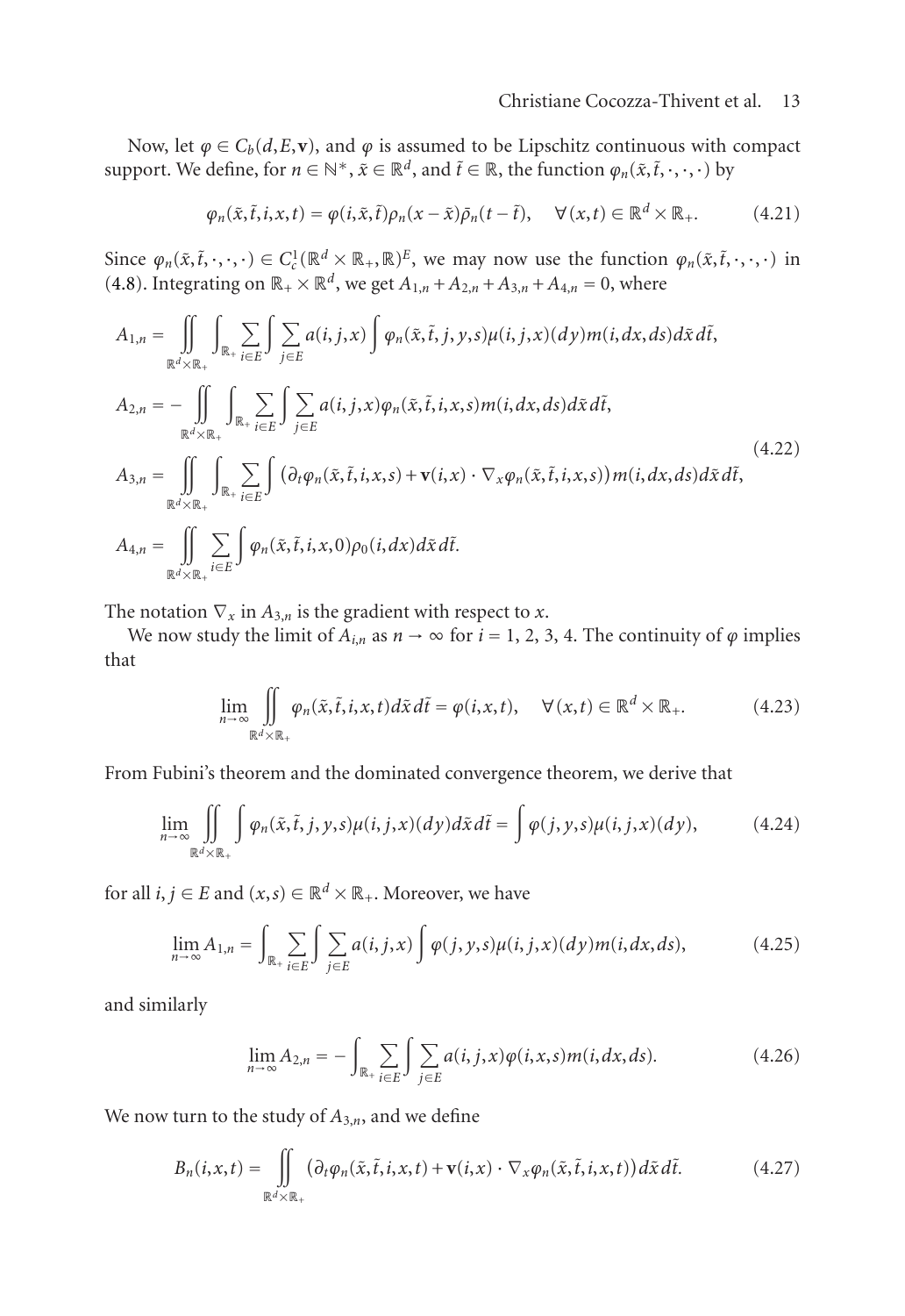Using the property  $\partial_t \bar{\rho}_n(t - \tilde{t}) = -\partial_t \bar{\rho}_n(t - \tilde{t})$  and  $\nabla_x \rho_n(x - \tilde{x}) = -\nabla_{\tilde{x}} \rho_n(x - \tilde{x})$ , and thanks to the fact that  $\varphi$  is Lipschitz continuous with compact support, we can perform an integration by parts (because  $\varphi$  is continuous with bounded variation). Noticing that the integrated terms in time vanish since  $\varphi(i,\tilde{x},\tilde{t})\bar{\rho}_n(t-\tilde{t}) = 0$  for  $\tilde{t} > t + 1$  and  $\tilde{t} = 0$  in view of the definition of  $\bar{\rho}_1$ , we get  $B_n(i, x, t) = B_{1,n}(i, x, t) + B_{2,n}(i, x, t)$ , where

$$
B_{1,n}(i,x,t) = \iint\limits_{\mathbb{R}^d \times \mathbb{R}_+} (\partial_t \varphi(i,\tilde{x},\tilde{t}) + \mathbf{v}(i,\tilde{x}) \cdot \nabla \varphi(i,\tilde{x},\tilde{t})) \bar{\rho}_n(t-\tilde{t}) \rho_n(x-\tilde{x}) d\tilde{x} d\tilde{t}
$$
  
\n
$$
= \iint\limits_{\mathbb{R}^d \times \mathbb{R}_+} \partial_{t,x} \varphi(i,\tilde{x},\tilde{t}) \bar{\rho}_n(t-\tilde{t}) \rho_n(x-\tilde{x}) d\tilde{x} d\tilde{t},
$$
  
\n
$$
B_{2,n}(i,x,t) = \iint\limits_{\mathbb{R}^d \times \mathbb{R}_+} (\mathbf{v}(i,x) - \mathbf{v}(i,\tilde{x})) \cdot \nabla \varphi(i,\tilde{x},\tilde{t}) \bar{\rho}_n(t-\tilde{t}) \rho_n(x-\tilde{x}) d\tilde{x} d\tilde{t}.
$$
  
\n(4.28)

For  $B_{1,n}$ , the assumption  $\varphi \in C_b(d, E, \mathbf{v})$  implies that  $B_{1,n}(i, x, t) \to \partial_{t, \mathbf{v}} \varphi(i, x, t)$  as  $n \to +\infty$ for all  $(x,t) \in \mathbb{R}^d \times \mathbb{R}_+$ .

For  $B_{2,n}$ , we note that, if  $\nabla \varphi(i, \tilde{x}, \tilde{t}) \rho_n(x - \tilde{x}) \neq 0$ , then  $||x - \tilde{x}|| \leq 1/n \leq 1$  and  $\tilde{x} \in K$ , a compact set. Hence,  $B_{2,n}(i, x, t) = 0$  if  $x \notin \bigcup_{\tilde{x} \in K} B(\tilde{x}, 1)$ , where  $B(\tilde{x}, 1)$  is the ball centered on *x*˜ with radius 1. Besides, as **v** is locally Lipschitz continuous, we may use its Lipschitz constant  $C_v$  on  $\cup_{\tilde{x}\in K}B(\tilde{x},1)$ . We get  $|\mathbf{v}(i,x)-\mathbf{v}(i,\tilde{x})|\leq C_v/n$  if  $x\in\cup_{\tilde{x}\in K}B(\tilde{x},1)$  and

$$
\left|B_{2,n}(i,x,t)\right| \leq \frac{C_{\mathbf{v}}}{n} \|\nabla \varphi\|_{\infty}.
$$
 (4.29)

This proves that  $B_{2,n}(i, x, t) \to 0$  as  $n \to +\infty$  for all  $(x, t) \in \mathbb{R}^d \times \mathbb{R}_+$ .

We now derive that, for all  $(x, s) \in \mathbb{R}^d \times \mathbb{R}_+$ , we have

$$
\lim_{n \to \infty} B_n(i, x, s) = \partial_{t, v} \varphi(i, x, s).
$$
\n(4.30)

Since **v** is bounded on a compact support,  $|\partial_t \varphi(i, \tilde{x}, \tilde{t}) + \mathbf{v}(i, x) \cdot \nabla \varphi(i, \tilde{x}, \tilde{t})|$  is bounded by some constant  $M > 0$  and consequently

$$
|B_n(i,x,t)| = \left| \iint\limits_{\mathbb{R}^d \times \mathbb{R}_+} (\partial_t \varphi(i,\tilde{x},\tilde{t}) + \mathbf{v}(i,x) \cdot \nabla \varphi(i,\tilde{x},\tilde{t})) \bar{\rho}_n(t-\tilde{t}) \rho_n(x-\tilde{x}) d\tilde{x} d\tilde{t} \right| \le M.
$$
\n(4.31)

Now, using (4.30), Fubini's theorem and the dominated convergence theorem, we conclude that

$$
\lim_{n \to \infty} A_{3,n} = \int_{\mathbb{R}_+} \sum_{i \in E} \int \partial_{t,v} \varphi(i,x,s) m(i,dx,ds). \tag{4.32}
$$

Finally, for  $A_{4,n}$ , by using (4.23), we find that

$$
\lim_{n \to \infty} \iint_{\mathbb{R}^d \times \mathbb{R}_+} \varphi(i, \tilde{x}, \tilde{t}) \rho_n(x - \tilde{x}) \bar{\rho}_n(0 - \tilde{t}) d\tilde{x} d\tilde{t} = \varphi(i, x, 0), \quad \forall x \in \mathbb{R}^d.
$$
 (4.33)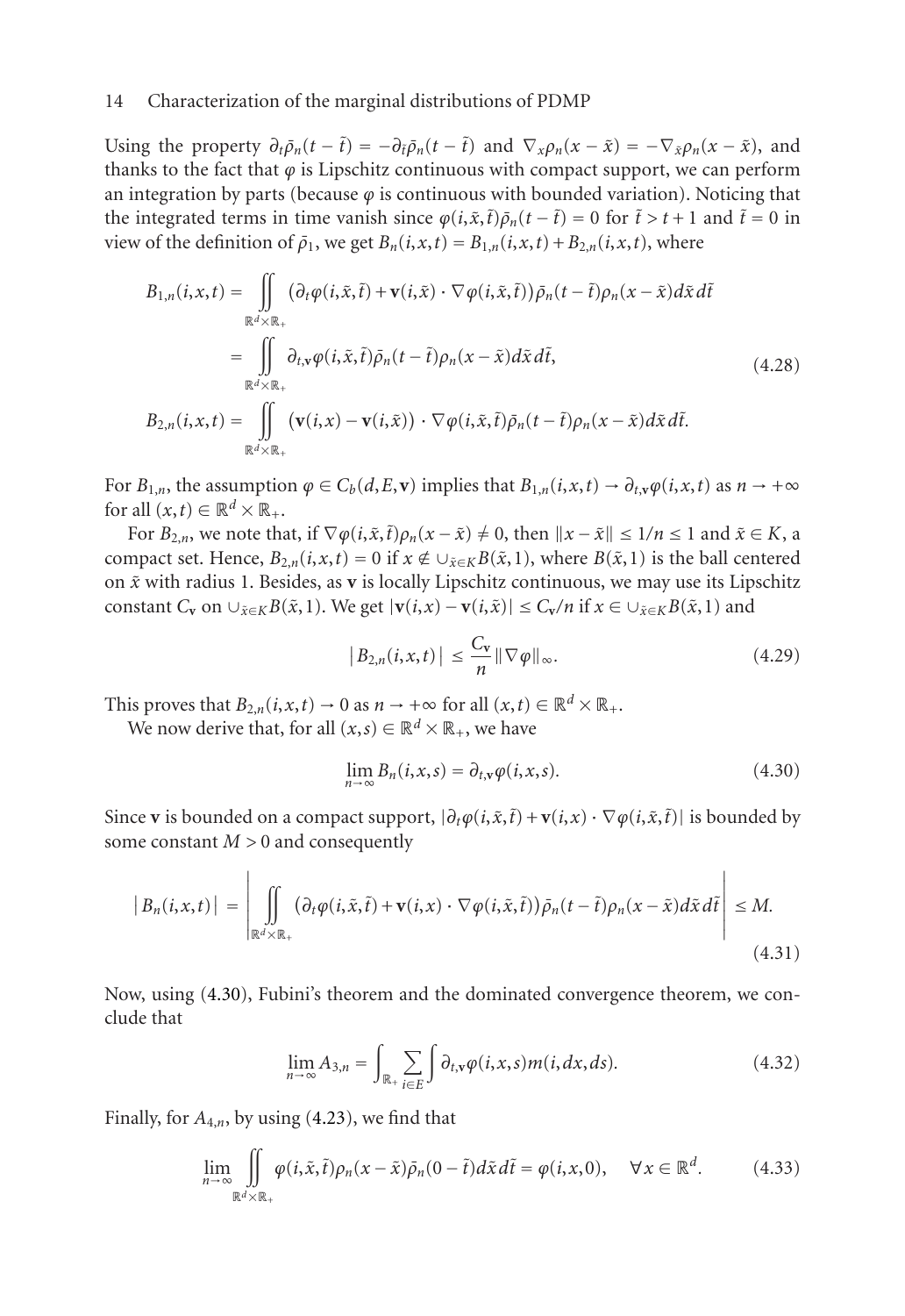Once again, Fubini's theorem and the dominated convergence theorem imply that

$$
\lim_{n \to \infty} A_{4,n} = \sum_{i \in E} \int \varphi(i, x, 0) \rho_0(i, dx).
$$
 (4.34)

Gathering together (4.25), (4.26), (4.32), and (4.34) yield (4.20) for all function  $\varphi \in$  $C_b(d, E, \mathbf{v})$  which is Lipschitz continuous with a compact support.

Now, let us assume that  $\varphi \in C_b(d, E, \mathbf{v})$  is such that there exists  $T_0 > 0$  with  $\varphi(\cdot, \cdot, t) = 0$ for all  $t > T_0$ .

We take a function  $H_1 \in C_c^{\infty}(\mathbb{R})$  such that  $H_1(x) = 1$  for  $x \in [-1,1]$ ,  $H_1(x) \in [0,1]$ for  $x \in \mathbb{R}$ , and  $H_1(x) = 0$  for  $x \in (-\infty, -2] \cup [2, +\infty)$ . We also define, for  $n \in \mathbb{N}^*$  and  $(i, y, t) \in E \times \mathbb{R}^d \times \mathbb{R}_+,$ 

$$
\tilde{\varphi}_n(i, y, t) = H_1\left(\frac{y^2}{n^2}\right) \int_{\mathbb{R}^d} \tilde{\varphi}(i, \tilde{y}, t) \rho_n(y - \tilde{y}) d\tilde{y} = H_1\left(\frac{y^2}{n^2}\right) \int_{\mathbb{R}^d} \varphi(i, g(i, \tilde{y}, t), t) \rho_n(y - \tilde{y}) d\tilde{y}.
$$
\n(4.35)

Also, let

$$
\varphi_n(i, x, t) = \tilde{\varphi}_n(i, g(i, x, -t), t), \quad (i, x, t) \in E \times \mathbb{R}^d \times \mathbb{R}_+.
$$
 (4.36)

We now have  $\tilde{\varphi}_n \in C_c^1(\mathbb{R}^d \times \mathbb{R}_+)^E$  and  $\varphi_n \in C_b(d,E,v)$ . Moreover, Lemma 4.9 implies that  $\varphi_n$  has a compact support. As  $\varphi_n \in C_b(d, E, \mathbf{v})$  is locally Lipschitz continuous with compact support, [it is](#page-11-1) Lipschitz continuous [and w](#page-11-1)e may apply  $(4.20)$  to  $\varphi_n$ . Also, since  $H_1(y^2/n^2) = 1$  for  $y \in \mathbb{R}^d$  and for *n* large enough, we get

$$
\lim_{n \to \infty} \tilde{\varphi}_n(i, y, t) = \tilde{\varphi}(i, y, t), \qquad \lim_{n \to \infty} \partial_t \tilde{\varphi}_n(i, y, t) = \partial_t \tilde{\varphi}(i, y, t), \tag{4.37}
$$

<span id="page-14-0"></span>for all  $(y,t) \in \mathbb{R}^d \times \mathbb{R}_+$ . This implies that, for all  $(x,t) \in \mathbb{R}^d \times \mathbb{R}_+$ ,

$$
\lim_{n \to \infty} \varphi_n(i, x, t) = \varphi(i, x, t), \qquad \lim_{n \to \infty} \partial_{t, v} \varphi_n(i, x, t) = \partial_{t, v} \varphi(i, x, t). \tag{4.38}
$$

Taking  $n \to \infty$  $n \to \infty$  $n \to \infty$  in (4.2[0\)](#page-9-2) for  $\varphi_n$ , we now get (4.20) for  $\varphi$ , in view of the dominated convergence theorem (using the fact that  $m(\cdot,\mathbb{R}^d \times [0,T_0])$  is finite for all  $T_0 \in \mathbb{R}_+$ , and that *ϕn* and *∂t*,**v***ϕn* remain bounded by *ϕ* <sup>∞</sup>**1***E*×R*d*×[0,*T*0] and *∂t*,**v***ϕ* <sup>∞</sup>**1***E*×R*d*×[0,*T*0], resp.). This concludes the proof of [Propositio](#page-14-0)[n 4.10.](#page-9-3)  $\Box$ 

**4.4. The uniqueness result.** We are now ready to state the uniqueness of a Radon measure *m*, the solution to (4.8), as exposed in the following theorem and its corollary.

THEOREM 4.11. *There is at most one Radon measure m on*  $E \times \mathbb{R}^d \times \mathbb{R}_+$  *satisfying the condition*  $m(\cdot, \mathbb{R}^d \times [0, T]) < \infty$  for all  $T \in \mathbb{R}_+$ , and (4.8) for all  $\varphi \in C_c^1(\mathbb{R}^d \times \mathbb{R}_+, \mathbb{R})^E$ .

Before proving the theorem, we derive the following corollary which finally proves the uniqueness of the measure solution to the CK equations. This corollary is a direct consequence from Theorem 4.11, Corollary 4.5, and the continuity property of  $P_t$  with respect to *t* (see Remark 4.3).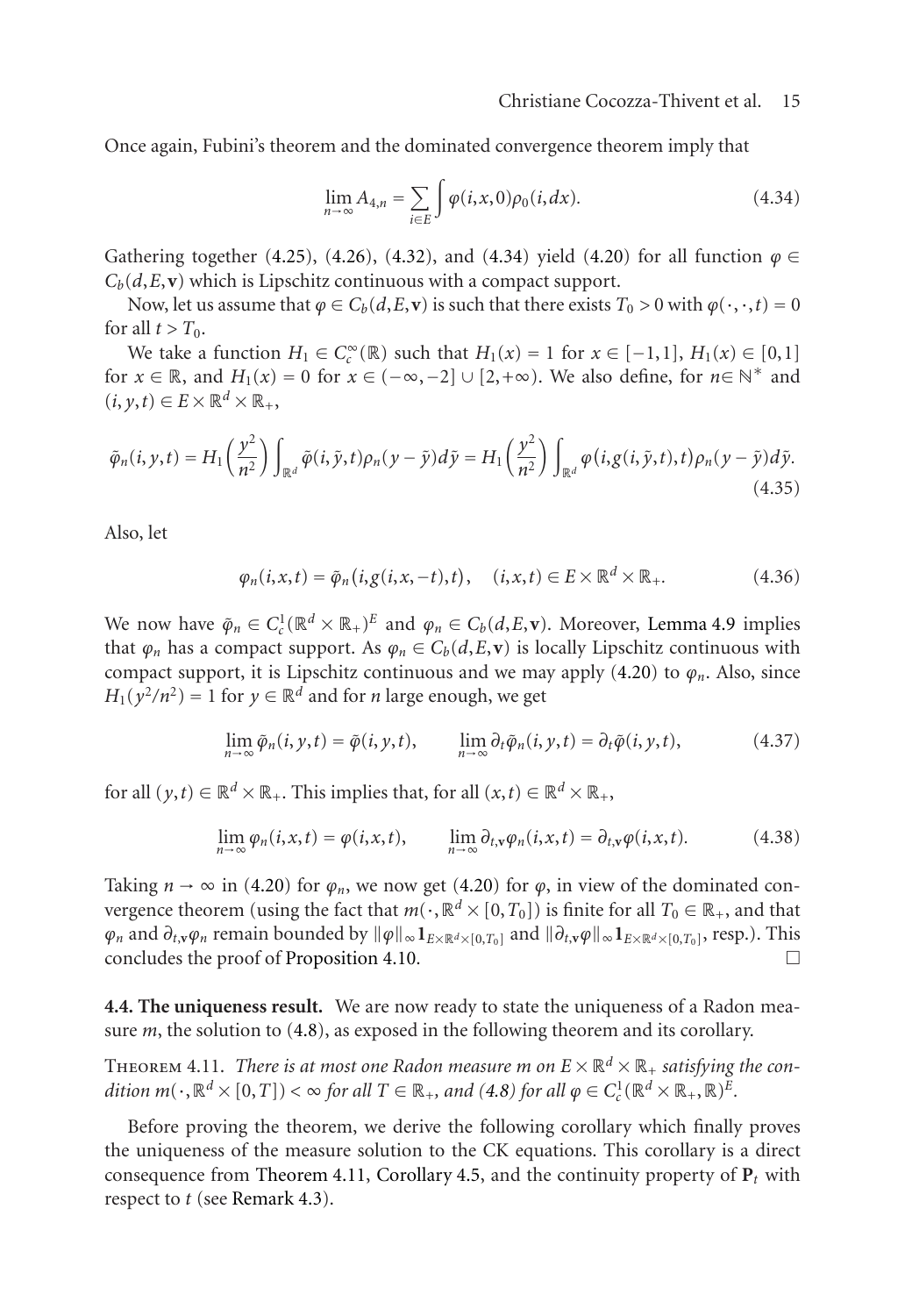COROLLARY 4.12. *There is at most one function*  $\mathbf{P} : \mathbb{R}_+ \to \mathcal{P}(E \times \mathbb{R}^d)$ *, which is a measure solution of the CK eq[uations in the sens](#page-11-2)e of Definition 4.2.*

*Proof of Theorem 4.11.* Suppose that there are two Radon measures  $m_1$  and  $m_2$  such that  $m_i(\cdot, \mathbb{R}^d \times [0, T]) < \infty$  for all  $T \in \mathbb{R}_+, i = 1, 2$ , and which are solutions of (4.8). Let  $\tilde{m}$  be the difference between these two solutions. We have to prove that  $\tilde{m}$  is equal to 0. In order to do this, we are going to show that

$$
\sum_{i \in E} \iint_{\mathbb{R}^d \times \mathbb{R}_+} \psi(i, x, s) \tilde{m}(i, dx, ds) = 0, \quad \forall \, \psi \in C_c^1 \big( \mathbb{R}^d \times \mathbb{R}_+, \mathbb{R} \big)^E. \tag{4.39}
$$

Note that, thanks to Proposition 4.10, we already know that

$$
\sum_{i \in E} \iint_{\mathbb{R}^d \times \mathbb{R}_+} \left[ \sum_{j \in E} a(i, j, x) \left( \int \varphi(j, y, s) \mu(i, j, x) (dy) - \varphi(i, x, s) \right) + \partial_{t, v} \varphi(i, x, s) \right] \tilde{m}(i, dx, ds) = 0,
$$
\n(4.40)

for all  $\varphi \in C_b(d, E, \mathbf{v})$  such that there exists  $T > 0$  with  $\varphi(\cdot, \cdot, t) = 0$  for all  $t \geq T$ .

Now, let  $\psi \in C_c^1(\mathbb{R}^d \times \mathbb{R}_+, \mathbb{R})^E$ . We have to show the existence of  $\varphi \in C_b(d, E, \mathbf{v})$  such that:

- (1) there exists  $T > 0$  with  $\varphi(\cdot, \cdot, t) = 0$  for all  $t > T$ ;
- (2) for all  $i \in E$ ,  $t \in \mathbb{R}_+$ , and  $x \in \mathbb{R}^d$ ,

$$
\psi(i,x,t) = \partial_{t,v}\varphi(i,x,t) - \sum_{j\in E} a(i,j,x) \bigg( \int \varphi(j,y,t)\mu(i,j,x)(dy) - \varphi(i,x,t) \bigg). \tag{4.41}
$$

Alternatively (see Remark 4.7), we have to show the existence of  $\tilde{\varphi} \in C_b(\mathbb{R}^d \times \mathbb{R}_+, \mathbb{R})^E$ such that, for all  $i \in E$ ,  $s \in \mathbb{R}_+$ , and  $\tilde{x} \in \mathbb{R}^d$ ,

$$
\partial_s \tilde{\varphi}(i, \tilde{x}, s) = \psi(i, g(i, \tilde{x}, s), s)
$$
  
 
$$
- \sum_{j \in E} a(i, j, g(i, \tilde{x}, s)) \Big( \int \tilde{\varphi}(j, g(i, y, -s), s) \mu(i, j, g(i, \tilde{x}, s)) (dy) - \tilde{\varphi}(i, \tilde{x}, s) \Big),
$$
  
(4.42)

and also that

<span id="page-15-1"></span><span id="page-15-0"></span>
$$
\tilde{\varphi}(\cdot,\cdot,T) = 0,\tag{4.43}
$$

where *T* is such that  $\psi(\cdot, \cdot, t) = 0$  for all  $t > T$ .

Let  $R: C_b(\mathbb{R}^d, \mathbb{R})^E \times \mathbb{R}_+ \to C_b(\mathbb{R}^d, \mathbb{R})^E$  be such that, for all  $h \in C_b(\mathbb{R}^d, \mathbb{R})^E$ ,

$$
R(h,s)(i,\tilde{x}) = \psi(i,g(i,\tilde{x},s),s)
$$
  
 
$$
- \sum_{j\in E} a(i,j,g(i,\tilde{x},s)) \Big( \int h(j,g(i,y,-s)) \mu(i,j,g(i,\tilde{x},s)) (dy) - h(i,\tilde{x}) \Big).
$$
  
(4.44)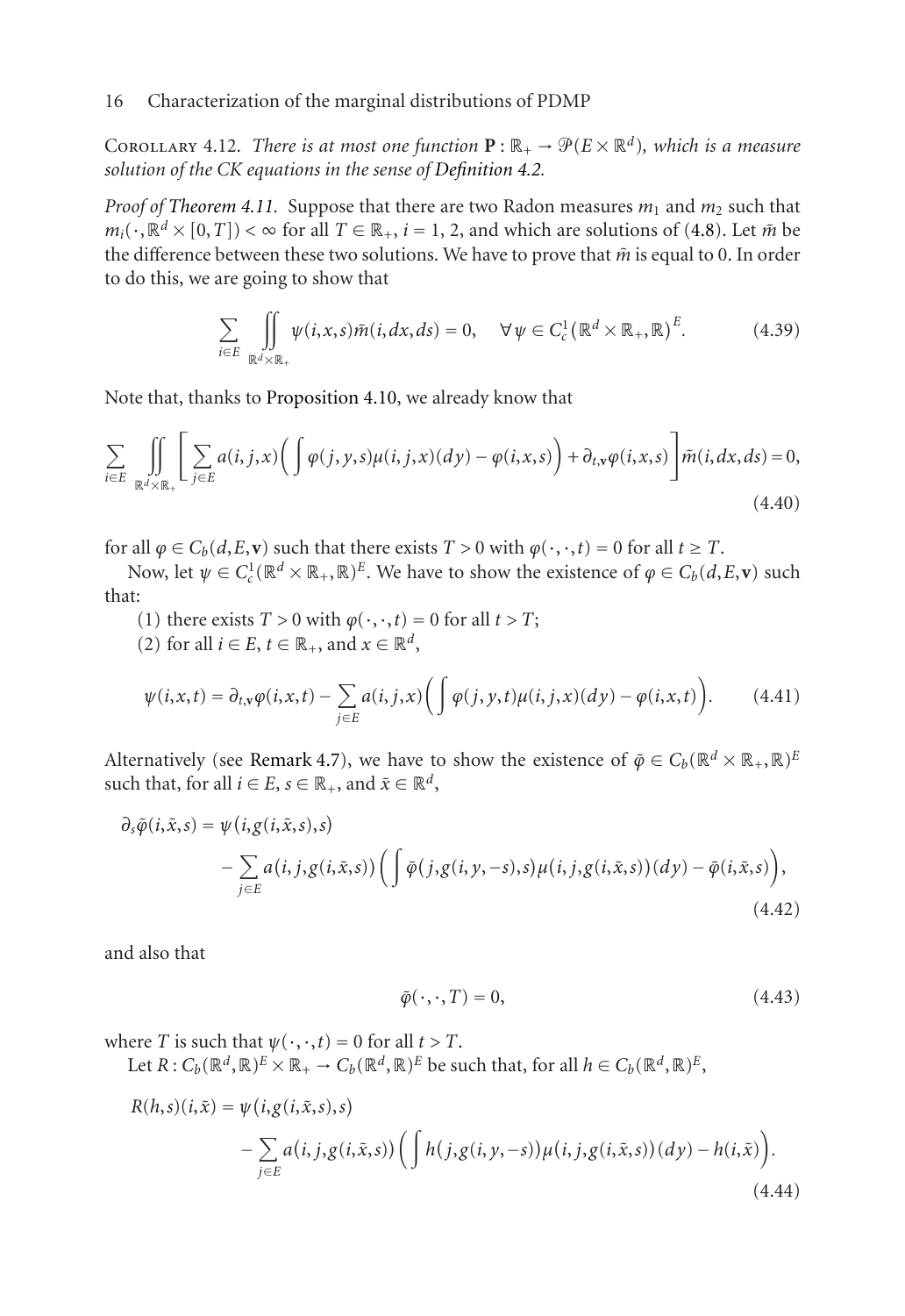Equation (4.42) can be written as

$$
\partial_s \tilde{\varphi}(i, \tilde{x}, s) = R(\tilde{\varphi}(\cdot, s), s)(\tilde{x}). \tag{4.45}
$$

Moreover,

$$
|R(h,s)(i,\tilde{x}) - R(h',s)(i,\tilde{x})| \le 2A \operatorname{card}(E) ||h - h'||_{\infty},
$$
 (4.46)

where *A* h[as b](#page-17-6)een defined in assumptions (*H*), assertion 1. The operator *R* is globally Lipschitz continuous with respect to its first argument, and one can also check that *R* is continuous wi[th](#page-17-7) [re](#page-17-5)spect to its second argument and that it is sublinear. Usual methods for ordinary differential equations (see, e.g., [1]) then lead to global existence and uniqueness of a solution for (4.42)-(4.43). In particular, we get the existence of a function  $\tilde{\varphi} \in C_b(\mathbb{R}^d \times \mathbb{R}_+, \mathbb{R})^E$ , solution of (4.42)-(4.43). This concludes the proof.  $\Box$ 

*Remark 4.13.* This uniqueness result for the Chapman-Kolmogorov equation implies that, for each  $\rho_0 \in \mathcal{P}(E \times R^d)$  $\rho_0 \in \mathcal{P}(E \times R^d)$  $\rho_0 \in \mathcal{P}(E \times R^d)$ , any two solutions of the martingale problem for  $(\mathcal{L}, \rho_0)$ have the same one-dimensional distributions. Then, general results on Markov processes (see, e.g., [10, Theorem 4.2]) assert that the process  $(I_t, X_t)_{t>0}$  is strong Markov. This gives, in the framework of this paper, an alternative proof of the strong Markov property shown by Davis [7, 8] for general piecewise deterministic Markov processes.

#### **5. Conclusion**

In this paper, we have characterized the marginal distribution of a piecewise deterministic Markov process  $(I_t, X_t)_{t \in \mathbb{R}_+}$  as the unique solution of a set of explicit integro-differential equations. This characterization is used in another paper [4] to construct some numerical approximation of  $\rho_t(i, dx)$ , which is proved to converge weakly towards  $\rho_t(i, dx)$ . The uniqueness of the solution of the CK equations, namely, the main part of the present paper, is crucial to show the convergence of the numerical approximation towards the right distribution. Such numerical approximation has already been tested on a few analytical benchmarks, showing the accuracy of the method (see [3]).

#### <span id="page-16-3"></span><span id="page-16-1"></span><span id="page-16-0"></span>**Acknowledgment**

The authors warmly thank the associate editor and referees for their thorough reading of the paper which helped a lot improving the presentation of the paper.

# <span id="page-16-2"></span>**References**

- [1] H. Amann, *Ordinary Differential Equations*, de Gruyter Studies in Mathematics, vol. 13, Walter de Gruyter, Berlin, 1990.
- [2] K. Borovkov and A. Novikov, *On a piece-wise deterministic Markov process model*, Statistics & Probability Letters **53** (2001), no. 4, 421–428.
- [3] C. Cocozza-Thivent, R. Eymard, and S. Mercier, *A Numerical scheme to solve integro-differential equations in the dynamic reliability field*, PSAM 7/ESREL '04, Special Technical Session: "Dynamic reliability: Methods and applications", Springer, Berlin, 2004, pp. 675–680.
- [4] , *A numerical scheme for solving integro-differential equations from the dynamic reliability field*, to appear in IMA Journal of Numerical Analysis.